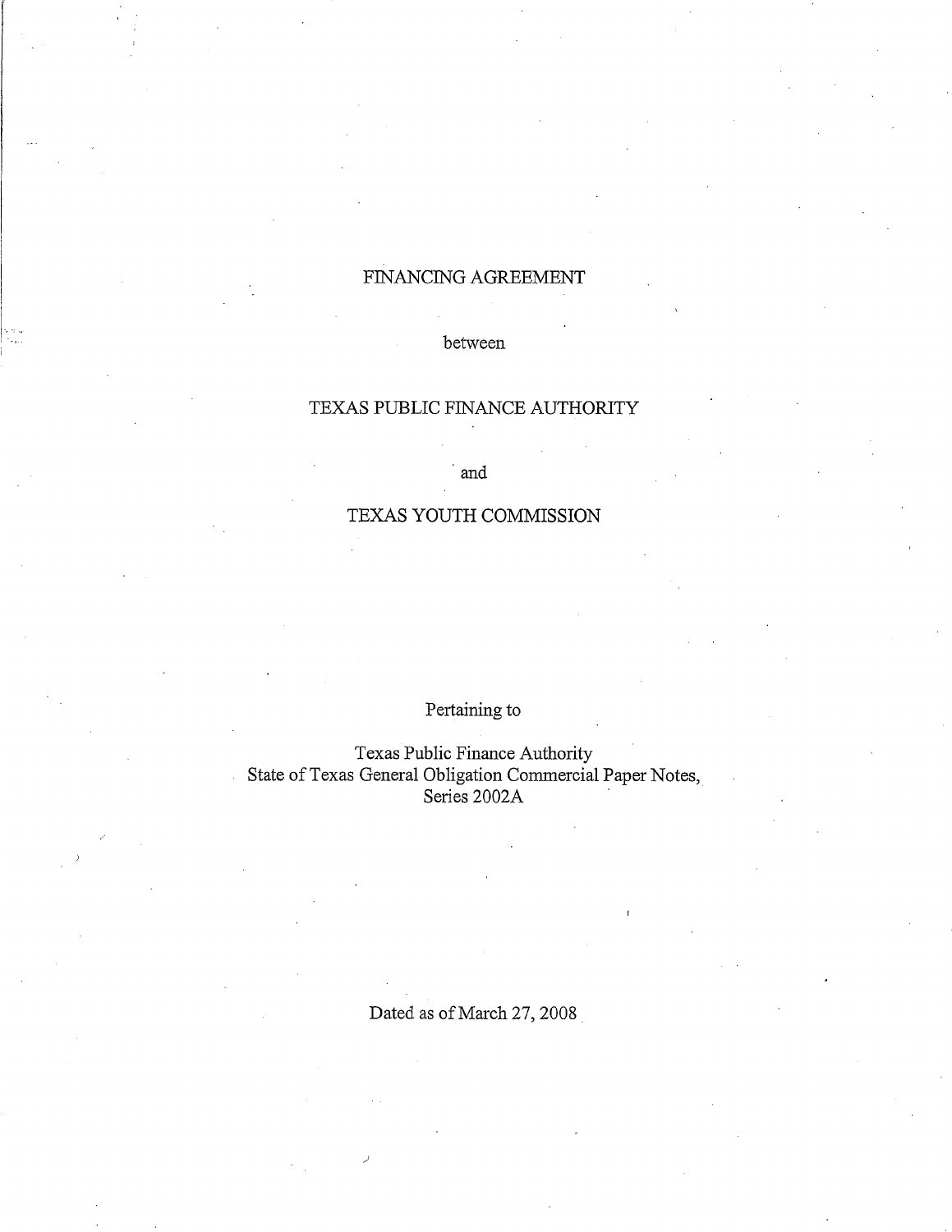## TABLE OF CONTENTS

Page Number

## ARTICLE I

## DEFINITIONS AND OTHER PRELIMINARY MATTERS

## $\operatorname{ARTICLE}$  II

### GENERAL REPRESENTATIONS AND WARRANTIES

| <i>SECTION 2.01</i> |  |
|---------------------|--|
|                     |  |

## $\operatorname{ARTICLE}$  III

### THE PROJECT

| <i>SECTION 3.01</i> |  |
|---------------------|--|
| <i>SECTION 3.02</i> |  |
| <i>SECTION 3.03</i> |  |
| <i>SECTION 3.04</i> |  |
| <i>SECTION 3.05</i> |  |
| <i>SECTION 3.06</i> |  |
| <i>SECTION 3.07</i> |  |
| <i>SECTION 3.08</i> |  |
| <i>SECTION 3.09</i> |  |
| <i>SECTION 3.10</i> |  |
| <i>SECTION 3.11</i> |  |
| <i>SECTION</i> 3.12 |  |
|                     |  |

## ARTICLE IV

## THE BONDS

#### ARTICLE V

## PARTICULAR AGREEMENTS

 $\mathbf{i}$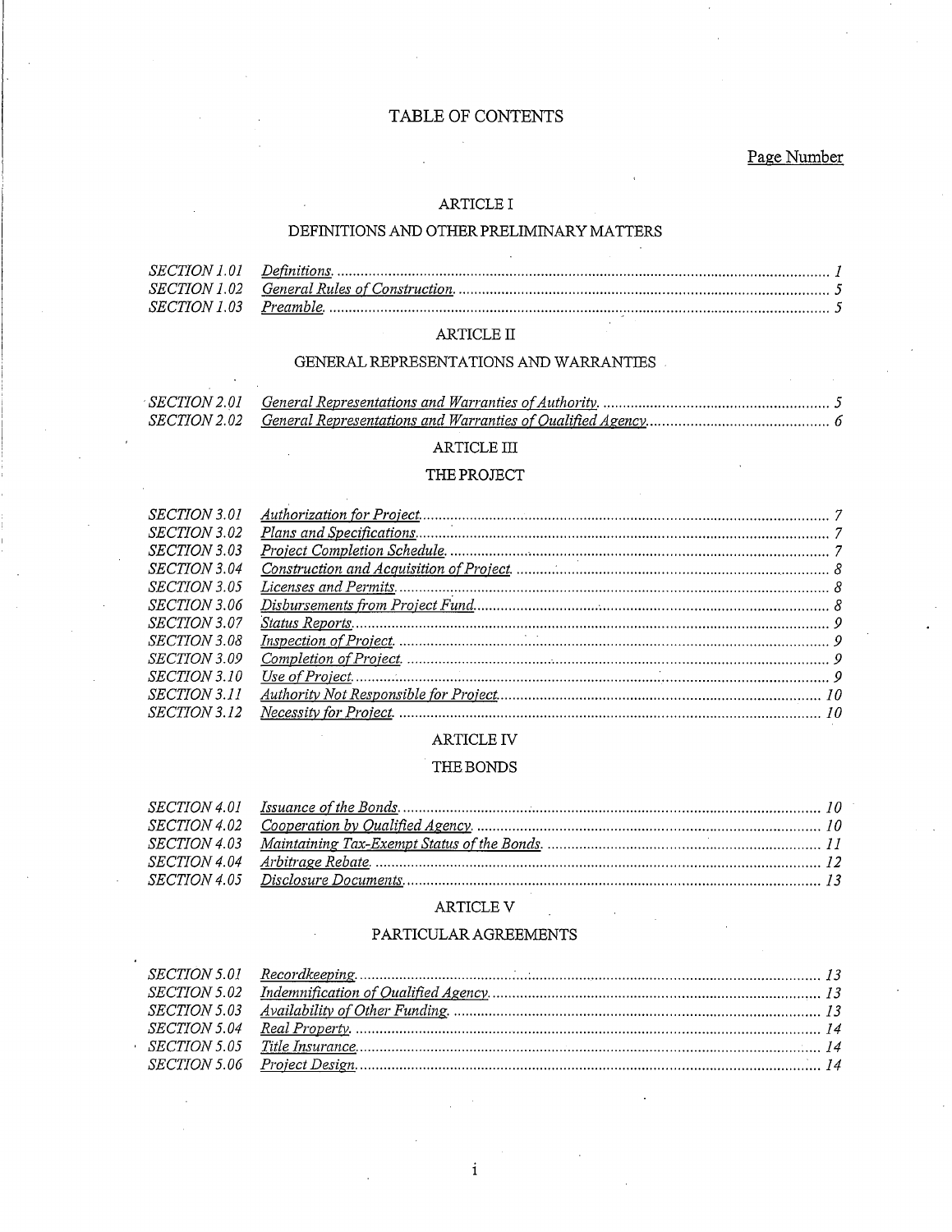## ARTICLE VI

## . MISCELLANEOUS PROVISIONS

EXHIBIT A EXHIBIT **B** EXHIBIT C EXHIBITD  $\operatorname{EXHIBIT}$  E  $\mathop{\rm EXHIBIT}$  F .EXHIBITG Description of the Project Project Completion Schedule Govermnental Project Approvals Form of Disbursement Certificate Monthly Status Report Information Form of Project Completion Certificate Form of Project Substitution Certificate  $\mathcal{L}^{\mathcal{L}}$  .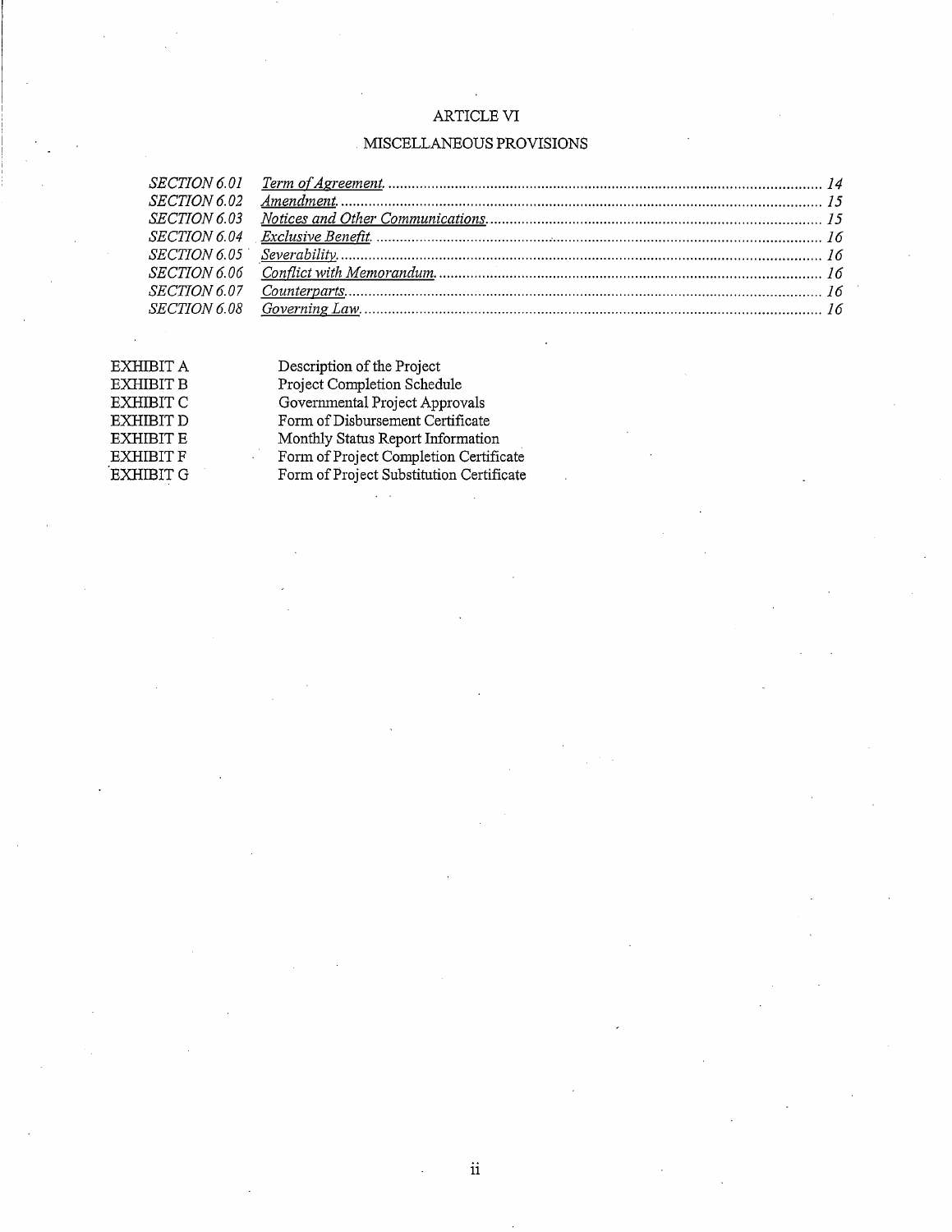### **FINANCING AGREEMENT**

FINANCING AGREEMENT, dated as of March 27, 2008, between the TEXAS PUBLIC FINANCE AUTHORITY (the "Authority") and the Texas Youth Commission (the "Qualified Agency") to provide for the financing of certain projects related to the Texas Public Finance Authority State of Texas General Obligation Commercial Paper Notes, Series 2002A (the "Bonds") issued pursuant to a resolution adopted by the Board of Directors of the Authority on April 16, 2002 (the "Resolution");

#### **WITNESSETH:**

WHEREAS, the Authority is authorized to provide financing of certain projects (hereinafter defined) for certain agencies of the State of Texas through the issuance of the Bonds. Pursuant to certain provisions of the Texas Constitution and other statutory and regulatory authorities including, but not limited to, Article III, Section 50-f, Chapter 1232, Texas Government Code, and any regulations promulgated by the Authority thereunder (collectively, the "Authorizing Law") and Chapter 1371, Texas Government Code, as amended ("Chapter 1371");

WHEREAS, one or more Projects of the Qualified Agency have been authorized in appropriations by the Legislature of the State of Texas;

WHEREAS, the parties desire to provide for the financing by the Authority of certain Projects for the Qualified Agency;

NOW, THEREFORE, in consideration of the premises, the parties hereto agree as follows:

#### **ARTICLE I**

#### **DEFINITIONS AND OTHER PRELIMINARY MATTERS**

SECTION 1.01 Definitions.

Except as otherwise provided in this Financing Agreement, the capitalized terms in this Financing Agreement shall have the meanings specified in this section unless the context requires otherwise.

*Agency Act-*Texas Human Resources Code, Chapter 61, as amended.

Appropriation Act -HB 1, Acts 80<sup>th</sup> Legislature, R.S. (2007), and any other act of the Legislature appropriating funds for the Project to the Qualified Agency.

*Authority-* the Texas Public Finance Authority or any successor thereto.

*Authority Regulations* - the regulations of the Authority in Part X, Title 34, Texas Administrative Code.

*Authorized Agency Representative* - the chief administrative officer of the Qualified Agency or any member of the staff of the Qualified Agency designated by the chief administrative officer or by the governing body of the Qualified Agency as an authorized representative.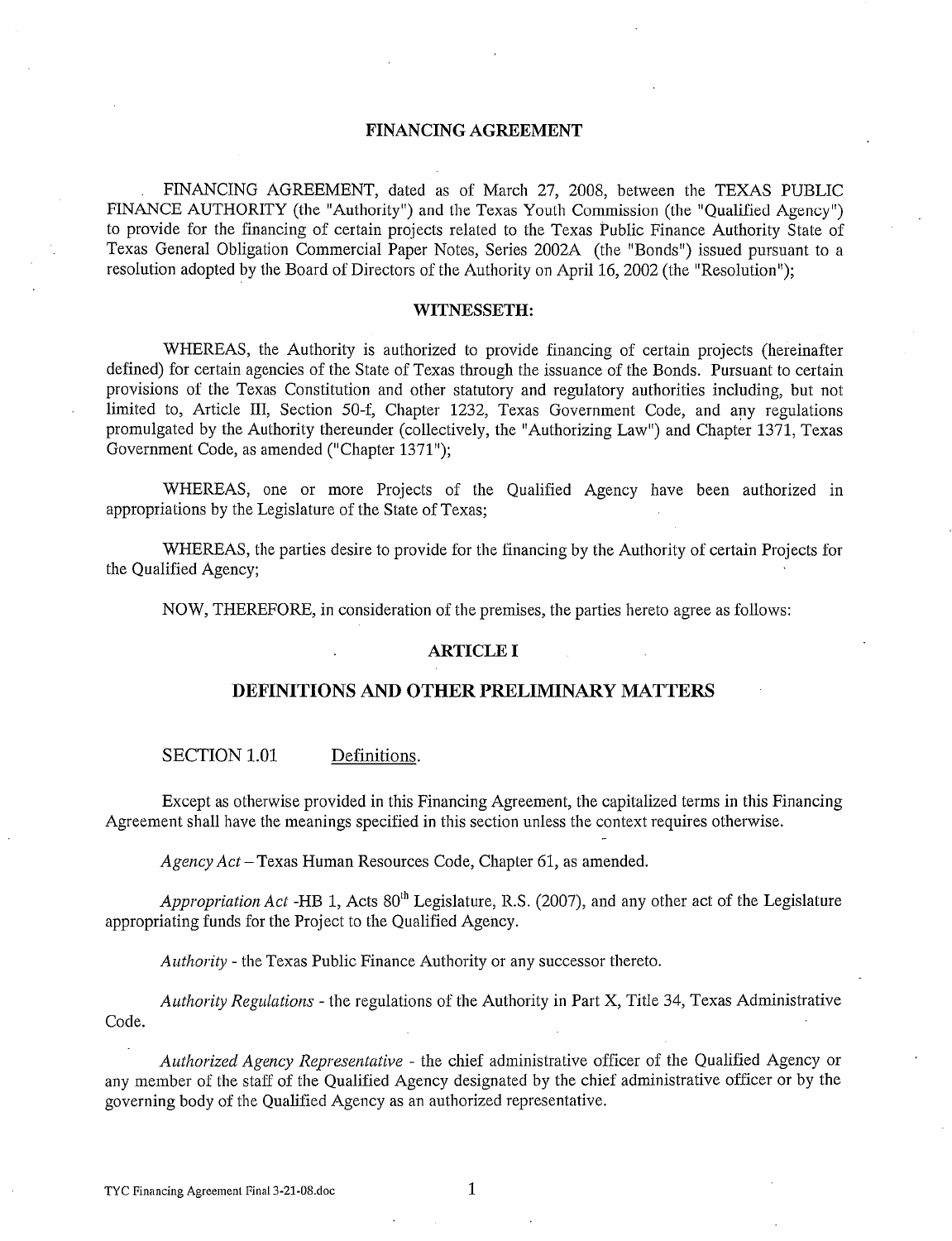*Authorizing Law* - means the Authorizing Law as defined in the preamble of this Financing Agreement.

*Available Construction Proceeds* - means Proceeds other than Proceeds used to pay issuance costs. For purposes of determining compliance with the spending requirements as of the end of each of the first three spending periods, available construction proceeds include the amount of future earnings that the Qualified Agency reasonably expected as of the issue date.

*Board-* the board of directors of the Authority.

*Bond Counsel-* any law firm that is engaged by the Authority to render services to the Authority as bond counsel.

*Business Day* - any day that the Authority, the Qualified Agency, and the Comptroller are required by law to be open for business.

*Closing-* the concurrent delivery of the Bonds to, or upon the order of, the initial purchaser(s) in exchange for payment therefor.

#### *Closing Date-* the date of the Closing.

*Code-* the Internal Revenue Code of 1986, as amended, together with all published regulations promulgated thereunder and revenue rulings with respect thereto by the United States Treasury Department or the Internal Revenue Service.

*Comptroller* - the Comptroller of Public Accounts of the State or any successor thereto, including the individual elected to serve as Comptroller of the State, the Deputy Comptroller or such other official designated by law to serve or act in the capacity of the Comptroller.

*Construction Expenditures* - means capital expenditures that are allocable to the cost of real property or constructed personal property. Except as provided below, construction expenditures do not include expenditures for acquisitions of interests in land or other existing real property. Expenditures are not for the acquisition of an interest in existing real property other than land if the contract between the seller and the Qualified Agency requires the seller to build or install the property (e.g., a turnkey contract), but only to the extent that the property has not been built or installed at the time the parties enter into the contract. Constructed personal property means tangible personal property (or, if acquired pursuant to a single acquisition contract, properties) or specially developed computer software if: (i) A substantial portion of the property or properties is completed more than 6 months after the earlier of the date construction or rehabilitation commenced and the date the Qualified Agency entered into an acquisition contract; (ii) based on the reasonable expectations of the Qualified Agency, if any, or representations of the person constructing the property, with the exercise of due diligence, completion of construction or rehabilitation (and delivery to the Qualified Agency) could not have occurred within that 6-month period; and (iii) if the Qualified Agency itself builds or rehabilitates the property, not more than 75 percent of the capitalizable cost is attributable to property acquired by the Qualified Agency (e.g., components, raw materials, and other supplies). Specially developed computer software means any programs or routines used to cause a computer to perform a desired task or set of tasks, and the documentation required to describe and maintain those programs, provided that the software is specially developed and is functionally related and subordinate to real property or other constructed personal property.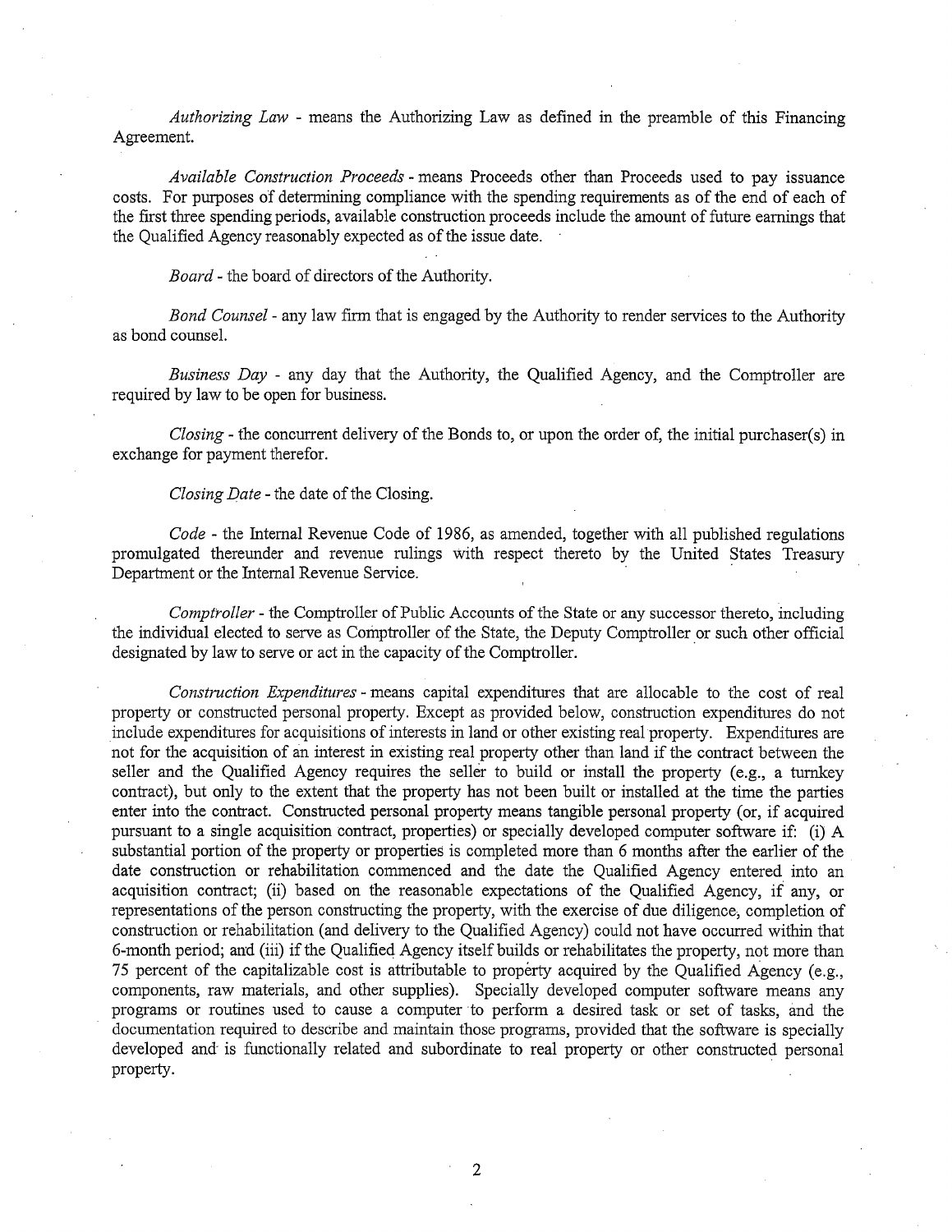*Costs of Issuance* - the "costs of issuance," as defined in the Resolution, incurred in connection with the issuance of the Bonds.

*Disbursement Certificate* - a certiilcate of the Authorized Agency Representative for the disbursement of funds from the appropriate account of the Project Fund, in substantially the form of Exhibit D of this Financing Agreement.

*Disclosure Documents* - the Offering Memorandum and any amendments thereto.

*Event of Taxability* - any act or omission that could adversely affect the excludability of the interest on any Bond from the gross income of the owner of the Bond.

*Executive Director* - the Executive Director of the Authority, or any member of the staff of the Authority authorized in writing by the Board to perform the duties of the Executive Director.

*Facility Contract* - any contract, entered into by the Qualified Agency after the effective date of this Financing Agreement, for the design, engineering, acquisition, construction, equipping, repair, or renovation of any facilities financed for the Qualified Agency in whole or part with proceeds of the Bonds.

*Financing Agreement-* this Financing Agreement, and any amendments hereto.

*Funds Management Agreement-* the Funds Management Agreement, dated as of May 1, 2002, between the Authority and the Comptroller, and any amendments thereto, providing for the administration of the proceeds of the Bonds and the availability of State funds for the payment of principal of and interest on the Bonds.

*Gross Proceeds-* means any Proceeds and any Replacement Proceeds.

*Interest and Sinking Fund* - the fund by that name created pursuant to Section 4.01 of the Resolution for the purpose of paying Bond Obligations.

*Legislative Budget Board-* the joint committee of the Legislature that develops recommendations for legislative appropriations for the state agencies.

*Legislature* - the Legislature of the State.

*Memorandum* - the Memorandum of Understanding, dated as of March 27, 2008, between the Authority and the Qualified Agency, and any amendments thereto.

*Official Memorandum* - the final official disclosure document authorized by the Authority to be used in connection with the sale of the Bonds.

*Plans and Specifications-* the plans and specifications for the Project Component(s), as amended or supplemented.

*Preliminary Official Statement* - the preliminary official statement authorized by the Authority to be used in connection with the offering for sale of the Bonds.

*Proceeds* - means any Sale Proceeds and Investment Proceeds of the Bonds.

TYC Financing Agreement Final 3-21-08.doc 3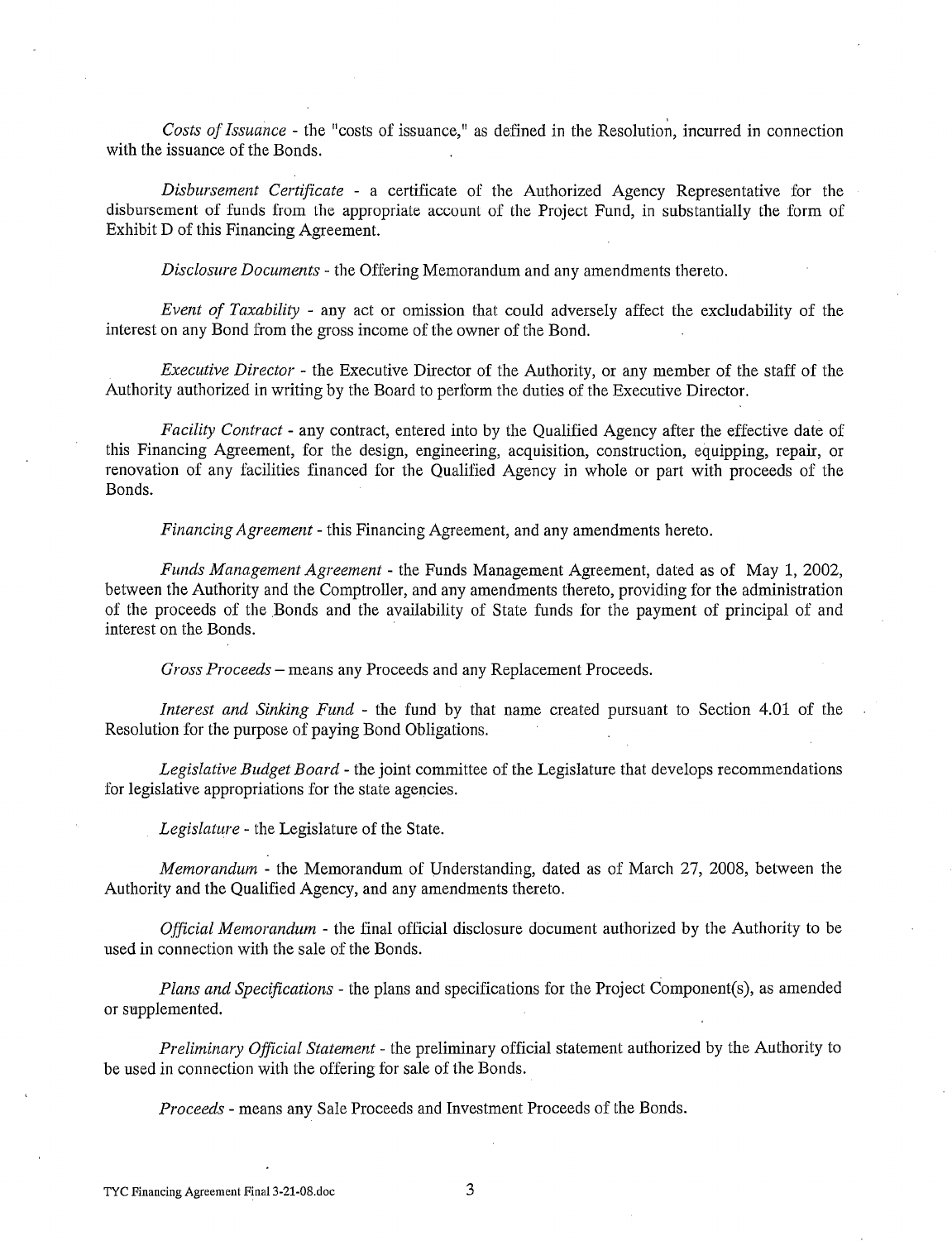*Project-* collectively, the Project Components.

*Project Completion Amount* - the aggregate amount of the cost of all of the Project Components, as set forth in Exhibit A to this Financing Agreement.

*Project Completion Certificate* - a certificate of an Authorized Agency Representative to the effect that the Project has been completed, in substantially the form set forth in Exhibit F to this Financing Agreement.

*Project Completion Date* - the date that the Project is completed, as certified in the Project Completion Certificate.

*Project Completion Schedule* - the schedule projecting the rate of expenditure of proceeds of the Bonds for the payment of Project Costs which is set forth in Exhibit B to this Financing Agreement.

*Project Component* - each respective item (or part of an item) in the Appropriation Act that has been approved to be financed with proceeds of the Bonds, as described in Exhibit A to this Financing Agreement.

*Project Costs* - any costs associated with the Project that are authorized under the Authorizing Law, the Authority Regulations and Chapter 1201, Texas Government Code, as amended, to be paid with proceeds of the Bonds.

*Project Financing Documents* - collectively, all documents furnished by the Qualified Agency to the Authority in connection with the financing of the Project and issuance of the Bonds, including (without limitation) the Memorandum, the Request for Financing, this Financing Agreement, each Disbursement Certificate, any Project Substitution Certificate, and the Project Completion Certificate.

*Project Fund-* the fund by that name created pursuant to Section 4.01 of the Resolution.

*Project Substitution Certificate* - a certificate of an Authorized Agency Representative to the effect that a Project Component is to be substituted for, in substantially the form set forth in Exhibit G to this Financing Agreement.

*Qualified Agency* - the "Qualified Agency" as defined m the preamble of this Financing Agreement or any successor thereto.

*Replacement Proceeds* ~ has the meaning set forth in Section 1.148-1 (c) of the Regulations and generally includes amounts that have a sufficiently direct nexus to the Bonds or to the governmental purpose of the Bonds to conclude that the amounts would have been used for that governmental purpose if the proceeds of the Bonds were not used or to be used for that governmental purpose. For this purpose, the mere availability or preliminary earmarking of amounts for a governmental purpose does not in itself establish a sufficient nexus to cause those amounts to be replacement proceeds. Replacement proceeds include, but are not limited to, sinking funds and pledged funds.

*Request for Financing* - the letter or other communication from the Qualified Agency to the Authority requesting financing for the Project, and any supplements thereto.

*Resolution* - the resolution of the Authority adopted on April 16, 2002 pursuant to which the Bonds are authorized to be issued, and any amendments and supplements thereto.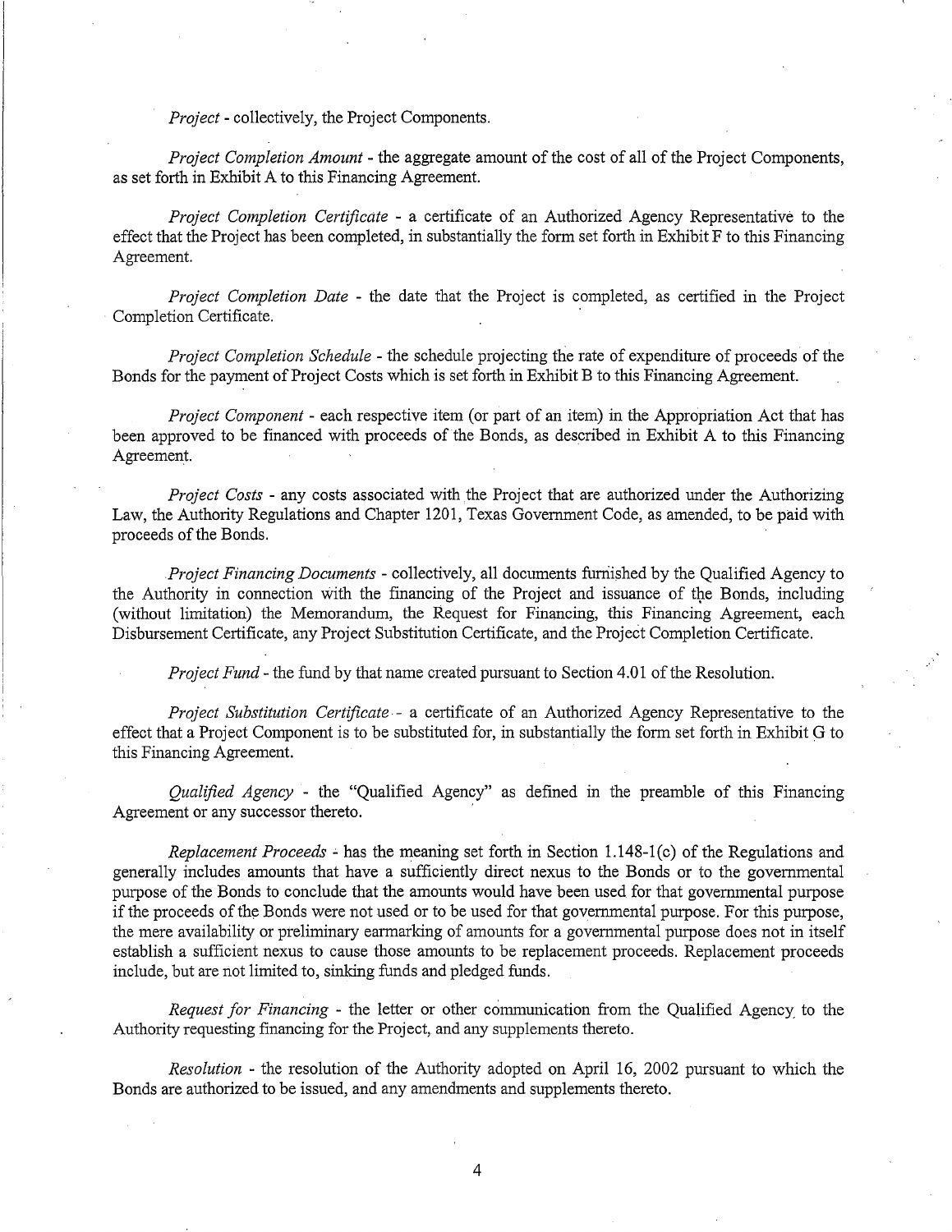*State-* the State of Texas.

## SECTION 1.02 General Rules of Construction.

(a) A capitalized term used in this Financing Agreement that is not defined herein and that is defined in the Resolution shall have the meaning assigned to it in the Resolution.

(b) Whenever in this Financing Agreement the context requires:

(1) a reference to the singular number includes the plural and vice versa; and

(2) a word denoting gender includes the masculine, feminine, and neuter.

(c) The table of contents and the titles given to any article or section of this Financing Agreement are for convenience only and are not intended to modify the article or section.

SECTION 1.03 Preamble.

The statements and findings in the preamble of this Financing Agreement are hereby adopted and made a part of the Financing Agreement.

#### **ARTICLE IT**

#### **GENERAL REPRESENTATIONS AND WARRANTIES**

#### SECTION 2.01 General Representations and Warranties of Authority.

The Authority represents and warrants as follows:

(1) the. Authority is a validly existing agency of the State of Texas authorized to operate under the Texas Public Finance Authority Act, Chapter 1232, Texas Government Code, as amended;

(2) the Authority has full power and authority to execute and deliver this Financing Agreement, perform its obligations thereunder, and carry out the transactions contemplated hereby;

(3) the Authority has duly authorized the execution and delivery of this Financing Agreement and the performance of its obligations thereunder;

(4) the execution and delivery of this Financing Agreement, the consummation of the transactions contemplated hereby, the performance of its obligations hereunder, and the compliance with the terms hereof by the Authority will not conflict with, or constitute a default under, any law (including administrative rule), judgment, decree, order, permit, license, agreement, mortgage, lease, or other instrument to which the Authority is subject or by which it is bound;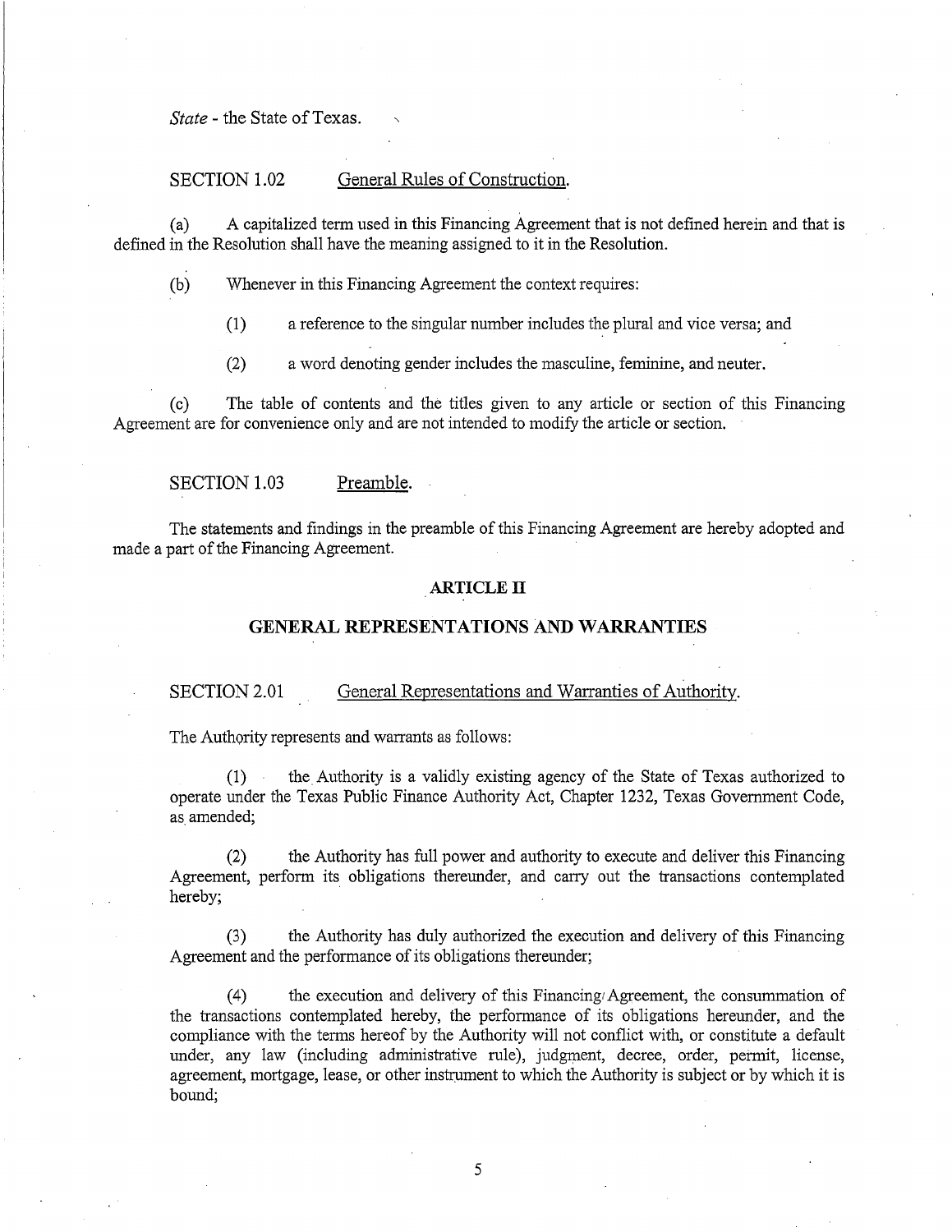(5) the Authority has full power and authority to issue the Bonds, to cause funds to be made available to finance the Project in accordance with the Resolution and this Financing Agreement and to perform its obligations under the Resolution;

(6) the Resolution has been duly adopted by the Authority, is in full force and effect, and constitutes the legal, valid, and binding act of the Authority; and

(7) this Financing Agreement, when duly executed and delivered by the Authority, will constitute a legal, valid, and binding obligation of the Authority.

SECTION 2.02 General Representations and Warranties of Qualified Agency.

The Qualified Agency represents and warrants, as follows:

(1) the Qualified Agency is a validly existing agency of the State authorized to operate under the Agency Act;

(2) the Qualified Agency has full power and authority to execute and deliver the Project Financing Documents, perform its obligations thereunder, and carry out the transactions contemplated thereby;

(3) the Qualified Agency has duly authorized the execution and delivery of the Project Financing Documents and the performance of its obligations thereunder;

(4) the execution and delivery of the Project Financing Documents, the consummation of the transactions contemplated thereby, the performance of its obligations thereunder, and the compliance with the terms thereof by the Qualified Agency will not conflict with, or constitute a default under, any law (including administrative rule), judgment, decree, order, permit, license, agreement, mortgage, lease, or other instrument to which the Qualified Agency is subject or by which the Qualified Agency or any of its property is bound;

(5) the Qualified Agency is not in violation of any law, which violation could adversely affect the consummation of the transactions contemplated by the Project Financing Documents; and

(6) the Project Financing Documents, when duly executed and delivered by the Qualified Agency, as appropriate, will constitute legal, valid, and binding obligations of the Qualified Agency.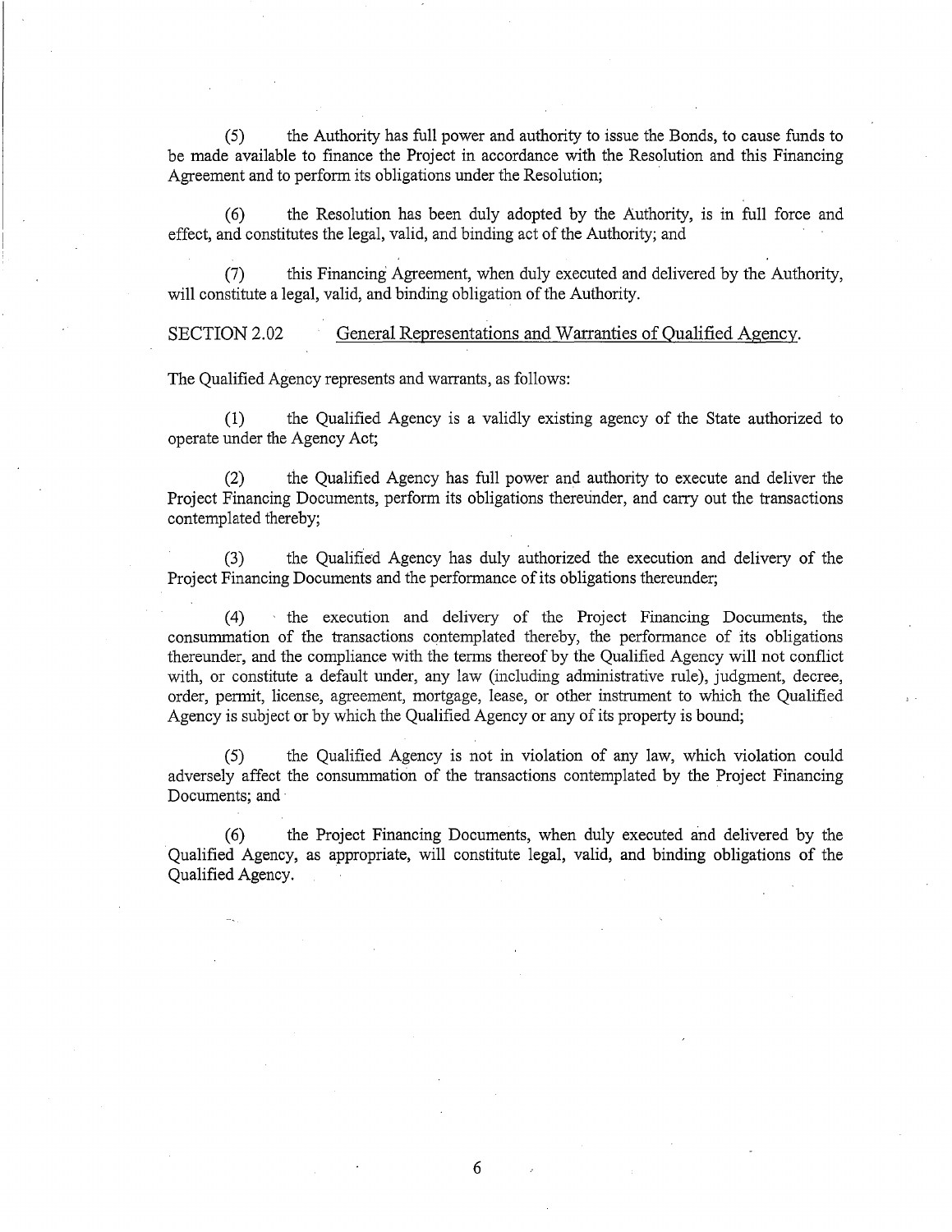#### **ARTICLE ill**

## **THE PROJECT**

## SECTION 3.01 Authorization for Project.

(a) The Qualified Agency represents that the Project has been authorized by the Appropriation Act or other statute and that all of the Project Costs to be paid with proceeds of the Bonds will be incurred for the acquisition, construction, equipping, major repair, or renovation of facilities and will otherwise be lawful expenditures of the Qualified Agency.

(b) The Qualified Agency represents that the description of each Project Component set forth in Exhibit A to this Financing Agreement is accurate.

(c) The Qualified Agency represents that it has submitted specific plans for the Project to the Legislative Budget Board and, if required by the Appropriation Act, such plans have been approved by the Legislative Budget Board.

#### SECTION 3.02 Plans and Specifications.

(a) The Qualified Agency shall cause the Plans and Specifications to be prepared and shall maintain the Plans and Specifications with its official records.

(b) The Authority and its authorized agents may inspect the Plans and Specifications at reasonable. times.

### SECTION 3.03 Project Completion Schedule.

(a) As of the Closing Date, the Qualified Agency reasonably expects that the Project Completion Amount will be expended within the time periods set forth in Exhibit B hereto. The Qualified Agency represents that it is not aware of any fact or circumstance that could cause the entire Project Completion Amount not to be expended as set forth in the Project Completion Schedule, as amended from time to time.

(b) Upon becoming aware of any circumstances that will result in a deviation from Exhibit B hereto of the lesser of 10 percent or \$1,000,000, the Qualified Agency shall notify the Executive Director of the amount and nature of such deviation.

(c) Upon becoming aware of any circumstances that will result in the expenditure for Project Costs in any "Expenditure Period" (as set forth in Exhibit B hereto) of an aggregate amount that is less than the amount set forth in Exhibit B hereto for such Expenditure Period, the Qualified Agency shall notify the Executive Director of (1) such aggregate expenditure amount, and (2) the reason(s) that such expenditure amount will be less than the amount set forth in Exhibit B hereto.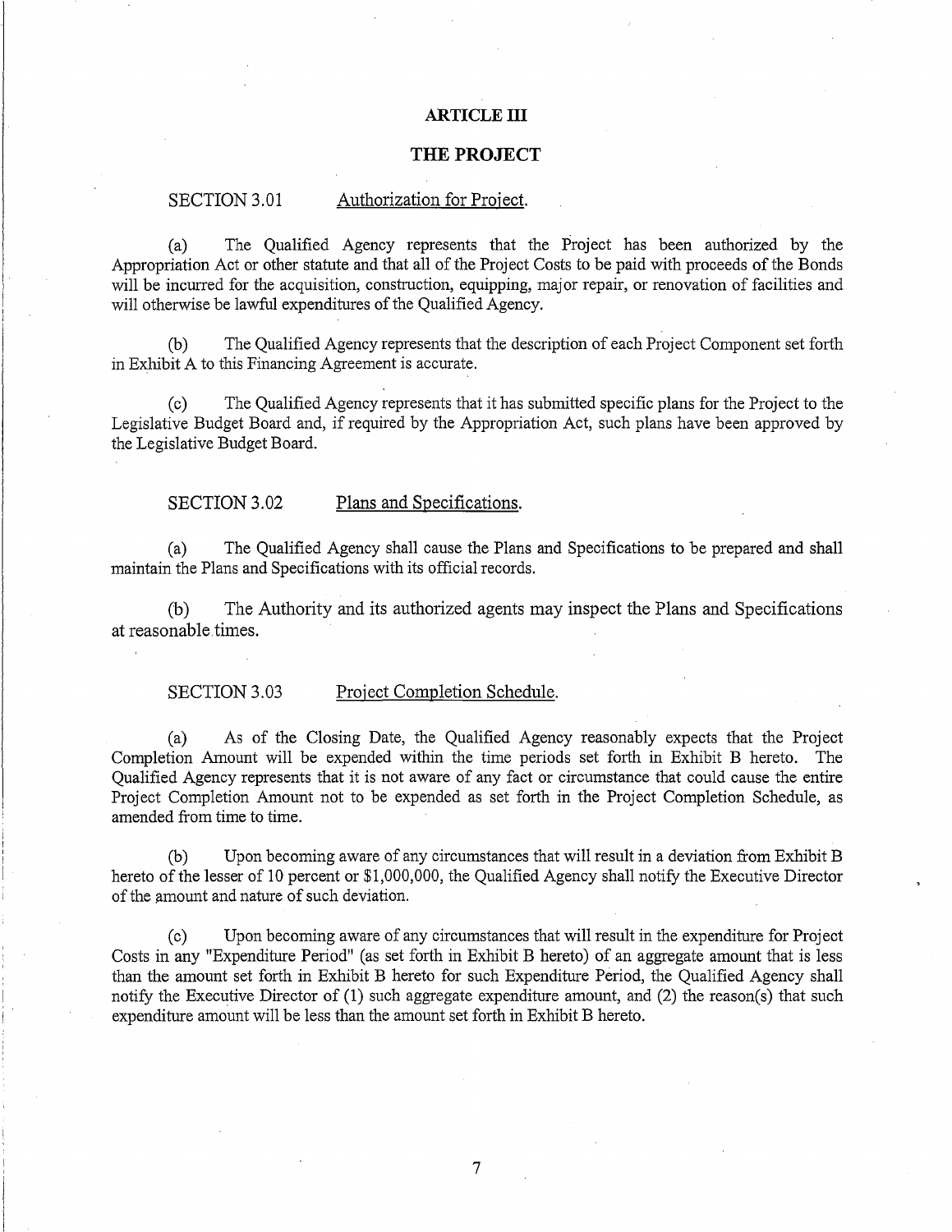## SECTION 3.04 Construction and Acquisition of Project.

(a) The Qualified Agency shall cause the acquisition, construction, equipping, repair, and/or renovation of the Project to be completed with due diligence substantially in accordance with the Plans and Specifications and in a good and workman-like manner.

(b) The Qualified Agency represents that at least 95 percent of the Project Completion Amount will be expended to pay Project Costs constituting expenditures for the acquisition, construction, reconstruction, or rehabilitation of the Project.

(c) The Qualified Agency may shift its use of proceeds among Project Components to the extent permitted by law so long as such shift of use does not constitute an Event of Taxability. The Authority may require the Qualified Agency to obtain an opinion of Bond Counsel regarding taxability.

#### SECTION 3.05 Licenses and Permits.

The Qualified Agency represents that it has obtained all necessary licenses, permits, and other governmental approvals necessary to complete the Project, except for those (if any) described in Exhibit C to this Financing Agreement.

## SECTION 3.06 Disbursements from Project Fund.

(a) The Qualified Agency may cause disbursements to be made from the Project Fund in accordance with contracts for the Project and with this Financing Agreement, the Resolution, and the Funds Management Agreement.

(b) The Qualified Agency acknowledges that the Project Fund may be applied in accordance with the Resolution for purposes other than the payment of Project Costs.

(c) The Qualified Agency acknowledges and agrees that interest earned in funds contained in the Project Fund may, pursuant to the limitations and subject to the terms set out in the Funds Management Agreement, be used to pay interest payments, if any, on the Bonds.

(d) To obtain a disbursement of funds from the Project Fund for the payment of Project Costs, the Qualified Agency shall submit to the Authority, not later than the Business Day immediately preceding the disbursement date, a properly completed Disbursement Certificate. Subject to Subsection (e) of this Section 3.06, upon determining that the submitted Disbursement Certificate has been properly completed, the Executive Director shall cause the Comptroller to transfer funds in the Project Fund to the appropriate fund(s) of the Qualified Agency in the amount(s) set forth in the Disbursement Certificate. The Qualified Agency shall apply the funds so transferred to the payment of Project Costs.

(e) Disbursements from the Project Fund for the payment of Project Costs shall not exceed, in the aggregate, the Project Completion Amount without the prior approval of the Executive Director (which approval shall be based on availability of funds and legal authorization).

(f) Before a disbursement from the Project Fund may be made with respect to any Project Component in excess of the estimated cost of such component shown on Exhibit A of this Financing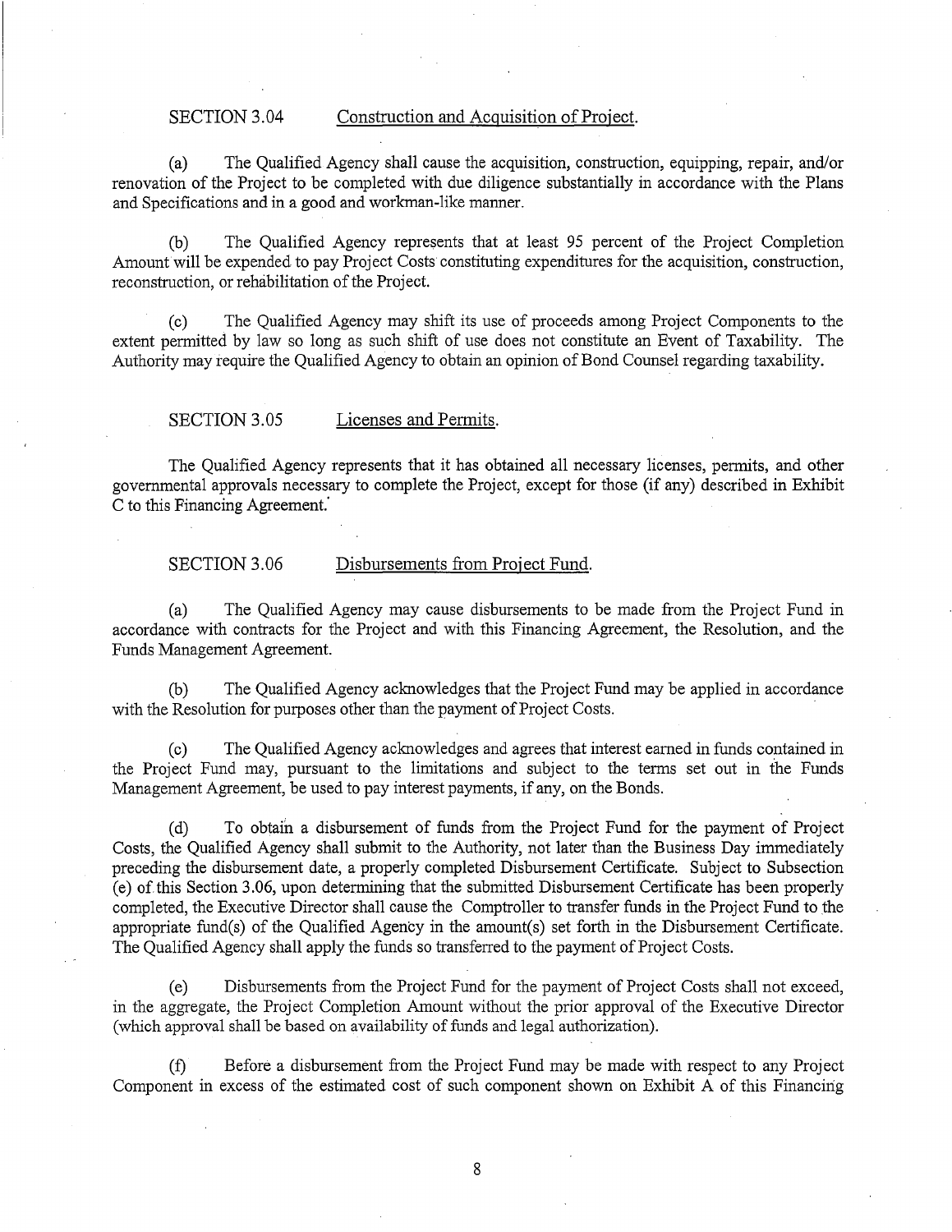Agreement, the Qualified Agency shall give notice to the Executive Director identifying such Project Component and stating the amount of such excess.

(g) . In the event that the Authority determines that the Qualified Agency has breached any material representation, warranty, or agreement in this Financing Agreement, the Authority, in its discretion, may suspend further disbursement of funds from the Project Fund if it is advised in writing by the Texas Attorney General that (1) such suspension is lawful, and (2) such breach constitutes a breach of this Financing Agreement and such suspension may commence not sooner than the 30th day after the date of delivery to an Authorized Agency Representative of notice of such suspension, and may continue until such breach is cured or is waived by the Executive Director. If such breach is not cured or waived within 90 days after the date such suspension commenced, the Authority may apply any remaining funds in the Project Fund allocated to the payment of Project Costs in the manner permitted by the Resolution and law.

(h) To the extent required by law, the Qualified Agency has submitted a master plan for construction of its facilities and shall periodically revise the master plan in accordance with such law.

### SECTION 3.07 Status Reports.

Not later than the 15th day of each month, through the month following the month in which the Project Completion Date occurs, the Qualified Agency shall prepare and deliver to the Executive Director a status report, containing the information set forth in Exhibit E to this Financing Agreement, covering the preceding calendar month. At other times (whether before or after the Project Completion Date), the Qualified Agency shall provide the Executive Director, upon request, with any information available to the Qualified Agency regarding the expenditure of funds disbursed to the Qualified Agency from the Project Fund or the condition or use of the Project.

### SECTION 3.08 Inspection of Project.

The Authority and its authorized agents, at reasonable times before and after completion of the Project, may enter on and inspect the Project and examine any records of the Qualified Agency relating to . the Project.

## SECTION 3.09 Completion of Project.

Upon the completion of the Project (or when no further proceeds of the Bonds are to be expended for Project Costs), the Qualified Agency shall deliver to the Executive Director a properly completed Project Completion Certificate.

SECTION 3.10 Use of Project.

(a) The Qualified Agency may use the Project for any lawful purpose so long as such use does not constitute an Event of Taxability.

(b) The Qualified Agency shall not lease any part of the Project to, or permit any part of the Project to be operated or otherwise used by, an entity other than an agency or political subdivision of the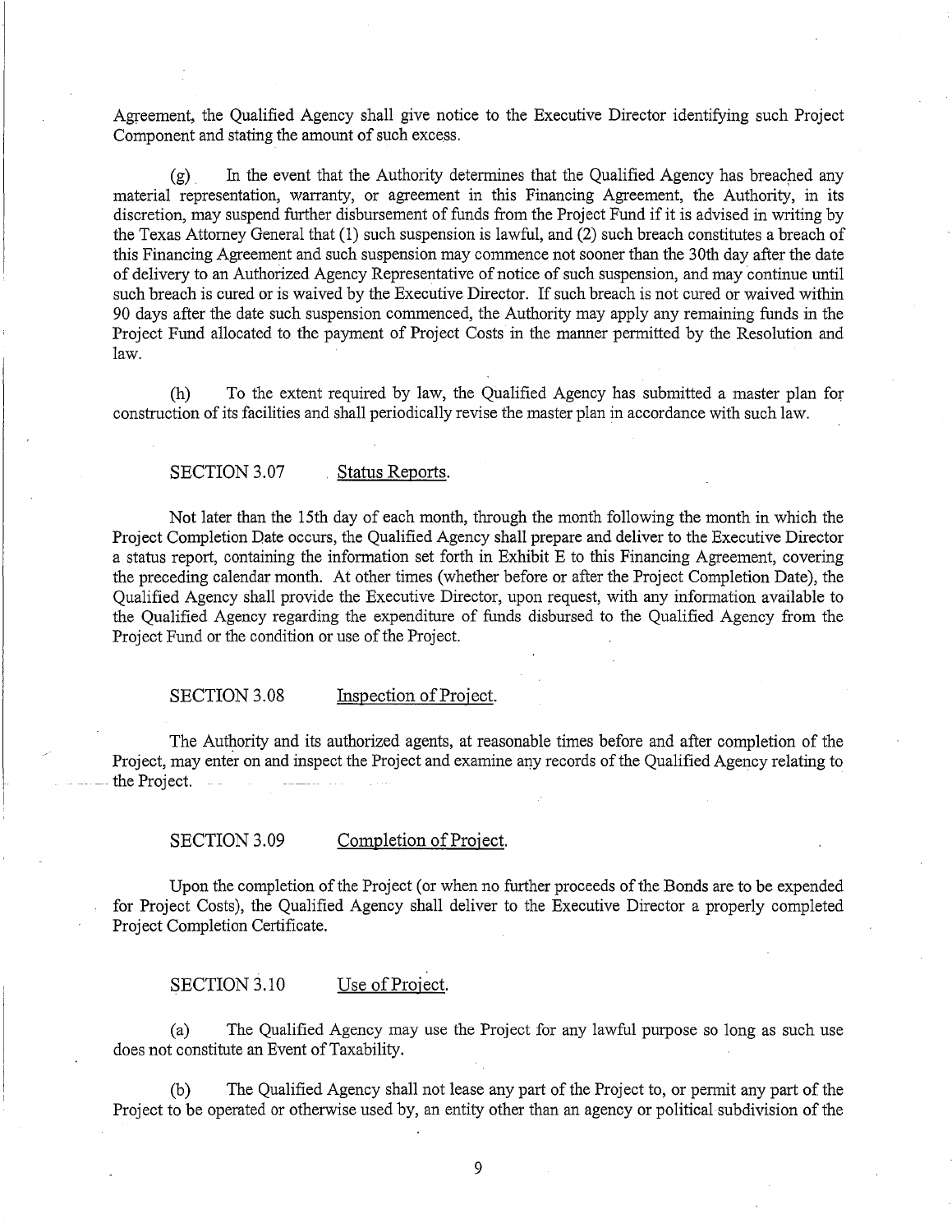State without the prior approval of the Executive Director. The Authority shall direct the Executive Director to approve any proposed arrangement for use of .the Project (or a part thereof) by a nongovernmental entity upon obtaining an opinion of Bond Counsel to the effect that such arrangement will not constitute an Event of Taxability. Any agreement or understanding that allows any other agency or political subdivision of the State to use all or any portion of the Project shall limit such use in a manner sufficient to prevent an Event of Taxability.

## SECTION 3.11 Authority Not Responsible for Project.

(a) The Authority has no responsibility for the acquisition, construction, equipping, repair, or renovation of the Project or for the operation or maintenance of the Project.

(b) If the Project Fund is insufficient for the payment of all of the Project Costs, the Authority is not responsible for the payment of any Project Costs that cannot be paid from the Project Fund.

#### SECTION 3.12 Necessity for Project.

The Qualified Agency represents to the Authority that, as of the Closing Date:

(a) the provision of the Project in accordance with the Project Completion Schedule is necessary in order for the Qualified Agency to effectively carry out its lawful duties and functions; and

(b) · for any construction Project, the Qualified Agency expects that it will use the Project for the purposes for which it is designed for the entire useful economic life of the Project as long as any of the Bonds ate outstanding,

#### **ARTICLE** IV

#### **THE BONDS**

#### SECTION 4.01 Issuance of the Bonds.

The Authority shall use its best efforts to issue and sell the Bonds in an amount that is sufficient for the Project Completion Amount to be made available in the Project Fund for the payment of the Project Costs.

SECTION 4.02 Cooperation by Qualified Agency.

The Qualified Agency shall take the action(s), enter into the agreement(s), provide the certification(s) contemplated by this Financing Agreement, and otherwise cooperate with the Authority and its agents, to effect the lawful issuance and administration of the Bonds under this Financing Agreement.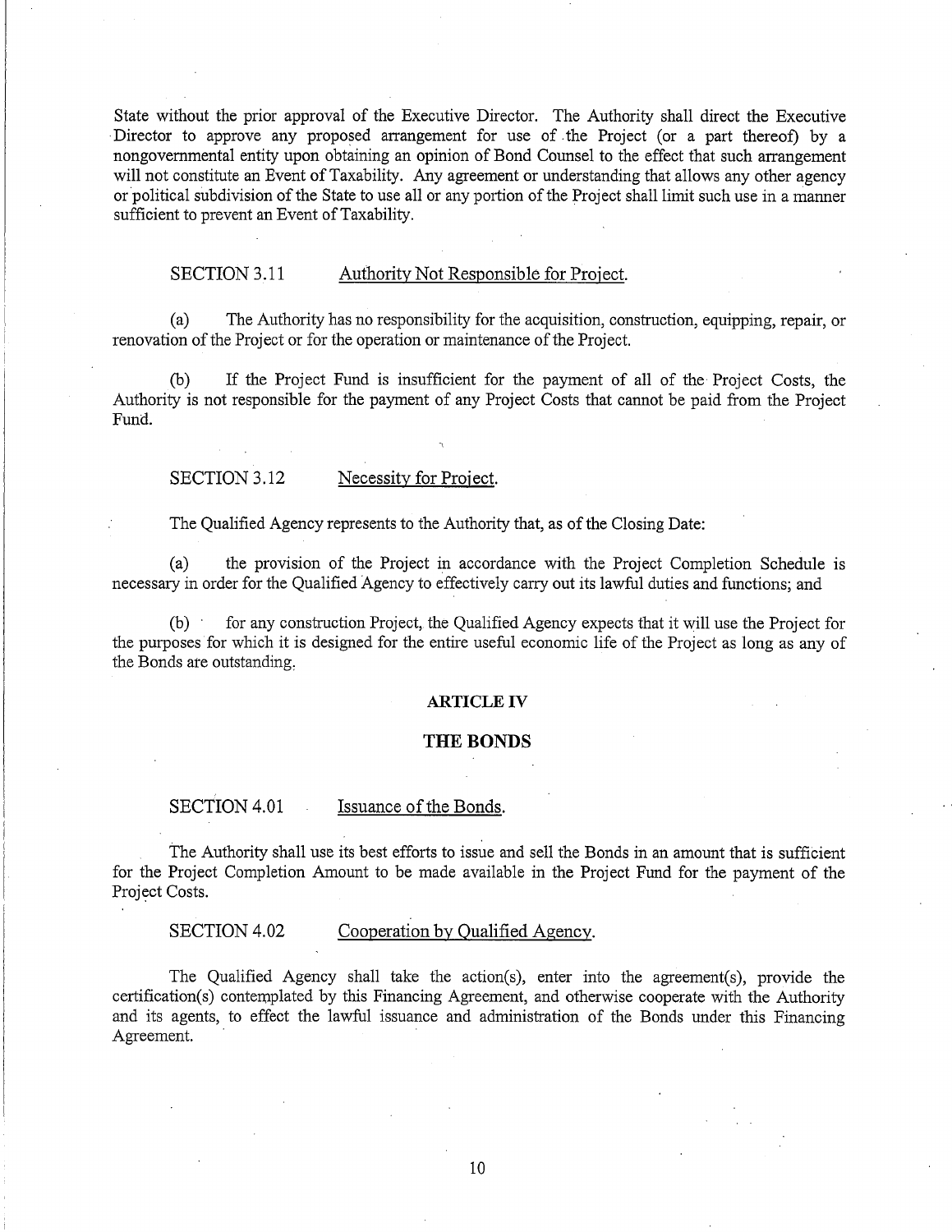## SECTION 4.03 Maintaining Tax-Exempt Status of the Bonds.

The Qualified Agency will not take, or omit to take, any action that will adversely affect the exclusion from gross income for federal income tax purposes of interest paid on the Bonds, and, in the event of such action or omission, it will use all reasonable efforts to cure the effect of such action or omission. With the intent not to limit the generality of the foregoing, the Qualified Agency covenants and agrees that it will comply with the covenants set forth below prior to the final maturity of the Bonds, unless it has received a written opinion of nationally recognized bond counsel to the effect that failure to comply with such covenant will not adversely affect the excludability of interest on any Bond from the gross income for federal income tax purposes.

(a) No Private Payments. No portion of the payment of the debt service on the Bonds will be directly or indirectly derived from payments (whether or not to the Qualified Agency or any related party) in respect of property, or borrowed money, used or to be used for a private business use. Furthermore, no portion of the payment of the debt service on the Bonds will be directly or indirectly secured by any interest in property used or to be used for a private business use or payments in respect of property used or to be used for a private business use. The Qualified Agency will not impose or accept, directly or indirectly, any charge or other payment with respect to any Proceeds used in any trade or business of a nongovernmental person. For purposes of determining use of Proceeds, the Qualified Agency will apply the rules set forth in Section 4.03(b) below.

(b) No Private Use. The Qualified Agency will not use or permit any of the Proceeds of the Bonds to be used, directly or indirectly, in any trade or business of a nongovernmental person.

(i) For purposes of determining use, the Qualified Agency will apply rules set forth in applicable Regulations and Revenue Procedures promulgated by the Internal Revenue Service, including, among others, the following rules: (A) Any activity carried on by a person other than a natural person or a state or local governmental unit will be treated as a trade or business of a nongovernmental person; (B) the use of all or any portion of the Project is treated as the direct use of proceeds; (C) a nongovernmental person will be treated as a private business user of Proceeds of the Bonds as a result of ownership, actual or beneficial use of the proceeds pursuant to a lease, or a management or incentive payment contract, or certain other arrangements such as a take-orpay or other output-type contract; and (D) use in a trade or business exists if a nongovernmental person has any special legal entitlement to use directly or indirectly all or any portion of the Project.

(ii) In the case of any portion of the Project that is not available for use by the general public, the Qualified Agency will not permit any special economic benefit to be provided to any nongovernmental person. fu determining whether there is a special economic benefit the following factors will be taken into account: (A) whether the portion of the Project in question is functionally related or physically proximate to property used in the trade or business of a nongovernmental person; (B) whether only a small number of nongovernmental persons receive the special economic benefit; and (C) whether the cost of the portion of the Project in question is treated as depreciable for federal income tax purposes by any nongovernmental person.

(iii) For purposes of this section, a management contract is a management, service, or incentive payment contract between a governmental person and a service provider under which the service provider provides services involving all, a portion of, or any function of, the Project. The following arrangements generally are not treated as management contracts that give rise to private business use: (A) Contracts for services that are solely incidental to the primary governmental function or functions of portion of the Project in question (for example, contracts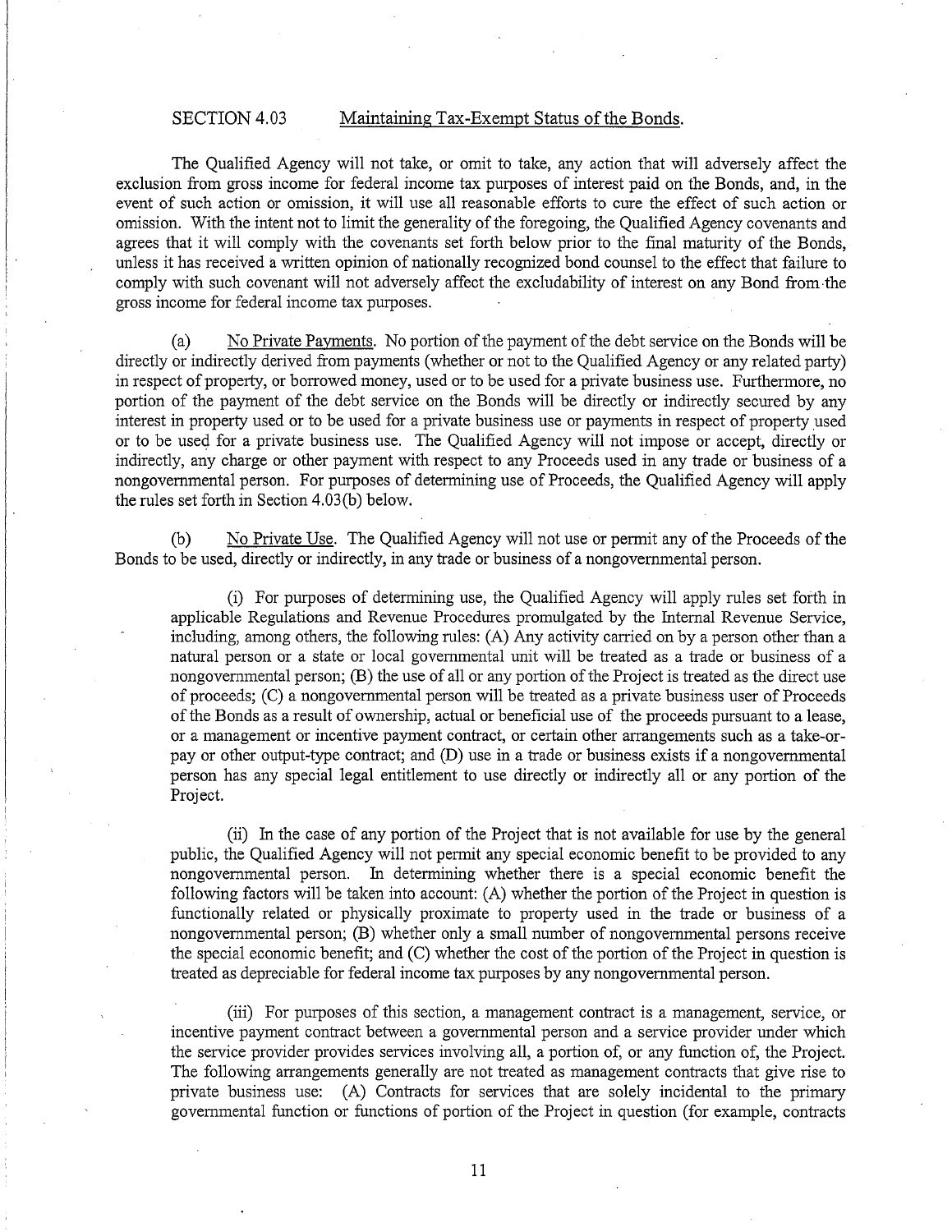for janitorial, office equipment repair, hospital billing, or similar services); (B) a contract to provide for the operation of a facility or system of facilities that consists predominantly of public utility property, if the only compensation is the reimbursement of actual and direct expenses of the service provider and reasonable administrative overhead expenses of the service provider; (C) a contract to provide for services, if the only compensation is the reimbursement of the service provider for actual and direct expenses paid by the service provider to unrelated parties.

(c) Loans of Sale Proceeds. No portion of the Proceeds of the Bonds will be directly or indirectly used to make or finance a loan to any person other than a state or local governmental unit. For purposes of the foregoing covenant, Proceeds are considered to be "loaned" to a person or entity if (1) all or any portion of the Project is sold or leased to such person or entity in a transaction which creates a debt for federal income tax purposes, (2) capacity in or service from all or any portion of the Project is committed to such person or entity under a take-or-pay, output, or similar contract or arrangement, or (3) indirect benefits, or burdens and benefits of ownership, of such Proceeds or all or any portion of the Project are otherwise transferred in a transaction which is the economic equivalent of a loan...

(d) No-arbitrage Covenant. The Qualified Agency will not, at any time prior to the final maturity of the Bonds, direct or permit the investment (or the use of Gross Proceeds to replace money so invested), if as a result of such investment the yield of all investments acquired with Gross Proceeds (or with money replaced thereby) on or prior to the date of such investment exceeds the yield of the Bonds to stated maturity, except as permitted by section 148 of the Code and Regulations thereunder.

SECTION 4.04 Arbitrage Rebate.

I. i

(a) The Qualified Agency shall timely take such lawful action as requested by the Executive Director to avoid or mitigate the obligation to make payments to the United States government under section 148(f) of the Code, unless an Authorized Agency Representative certifies to the Authority that the requested action is not practicable.

(b) If the Qualified Agency fails to cause Bond proceeds to be expended within the time periods set forth in the Project Completion Schedule, the Executive Director may inquire as to the nature of such failure and the extent to which it is expected to continue.

(c) The Qualified Agency reasonably expects to use at least seventy-five percent (75%) of the "available construction proceeds" of the Bonds for "construction expenditures," as such terms are defined in Treasury Regulation 1.148-7(f). The Qualified Agency shall use its best efforts to expend all funds necessary to complete its Project within the two-year expenditure period set forth in section 148(f)(4)(C) of the Code as follows: (i) 10 percent of the funds within the 6-month period beginning on the date the Bonds are issued; (ii) 45 percent of the funds within the 1-year period beginning on such date; (iii) 75 percent of such funds within the 18-month period beginning of such date; and (iv) 100 percent of such funds within the 2-year period beginning on such date. If a portion of the Project Completion Amount will remain unexpended as of the close of the two-year period beginning with the Closing Date (or such other period as specified 'by the Executive Director), the Qualified Agency, not later than the close of such period, shall notify the Executive Director of the amount of such unexpended funds and the purpose(s) for which such funds are being retained in the Project Fund after such period.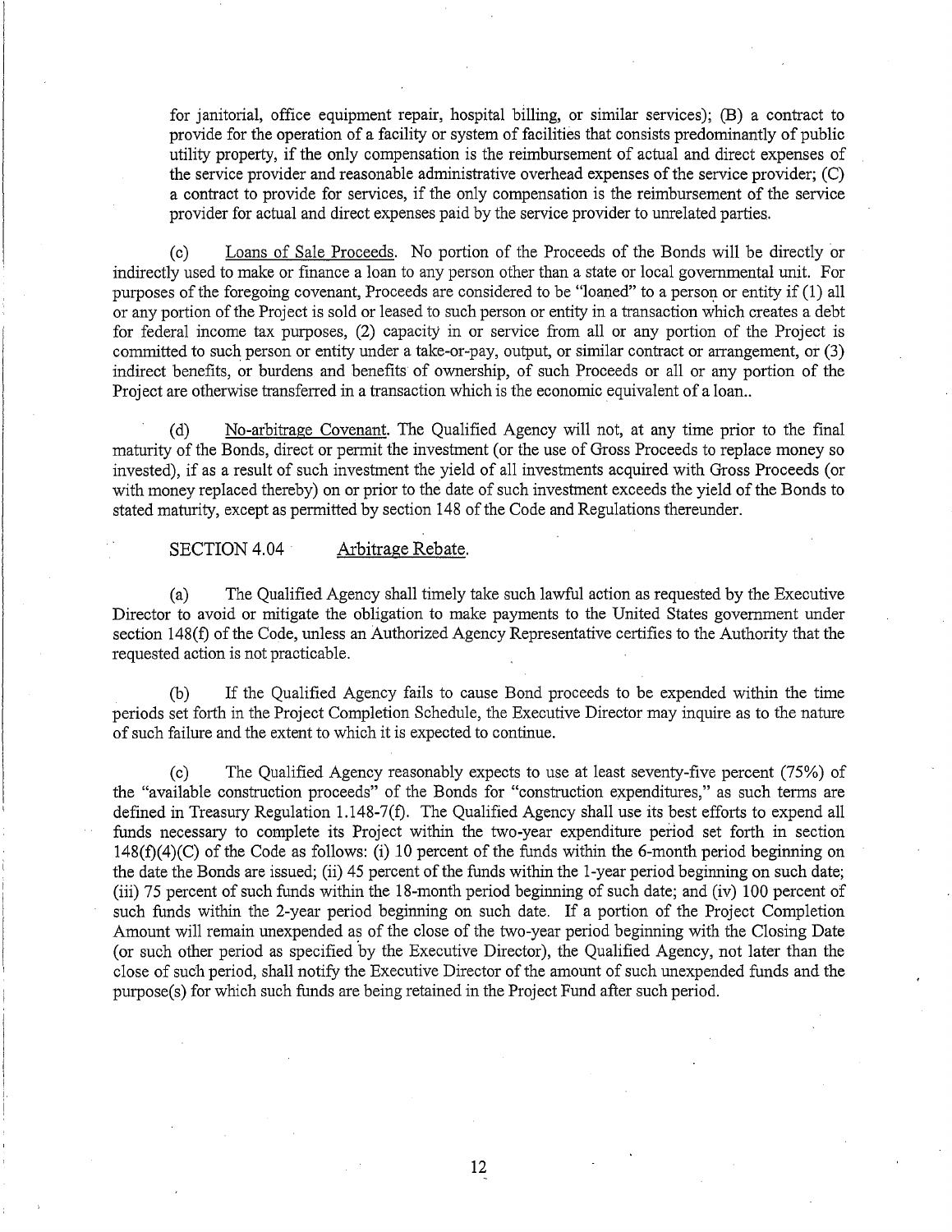### SECTION 4.05 Disclosure Documents.

(a) The Qualified Agency shall provide the Authority, promptly upon request, with available information relating to the Qualified Agency or the Project that the Executive Director determines appropriate for inclusion in the Disclosure Documents. The Qualified Agency authorizes the Authority to include any such information in the Disclosure Documents.

(b) The Qualified Agency shall provide the Authority with certification of an Authorized Agency Representative to the effect that the information contained in the Disclosure Documents provided by the Qualified Agency is accurate and does not omit any information necessary to make the information provided not misleading.

(c) The Qualified Agency authorizes the Authority and any offeree or purchaser of the Bonds to rely on the information and certifications provided by the Qualified Agency under this section. The Bonds will not be issued unless the information and certifications requested under this section have been provided by the Qualified Agency.

#### **ARTICLEV.**

### **PARTICULAR AGREEMENTS**

## SECTION 5.01 Recordkeeping.

The Executive Director shall retain, as official records of the Authority, all Disbursement Certificates, the Project Completion Certificate, all Project Substitution Certificates, if any, and all Project status reports submitted by the Qualified Agency pursuant to this Financing Agreement.

#### SECTION 5.02 Indemnification of Qualified Agency.

The Qualified Agency represents that, subject to applicable law, it intends that each Facility Contract providing for payment of goods or services exceeding \$25,000 will require indemnification of the Qualified Agency. The Qualified Agency will be provided with insurance, a surety bond, or other form of financial assurance, from a financially sound provider that assures performance under such Facility Contract with respect to such indemnification, unless the Qualified Agency determines that such financial assurance is not necessary or is required in a reduced amount.

#### SECTION 5.03 Availability of Other Funding.

As of the Closing Date, the Qualified Agency represents that no funds (other than funds derived from Bond proceeds) have been appropriated to the Qualified Agency for the biennium in which the Bonds are issued for application to the payment of Project Costs that are to be paid with the proceeds of the Bonds. It is understood and agreed, however, that the Qualified Agency may apply funds other than Bond proceeds for payment of Project Costs in compliance with applicable law.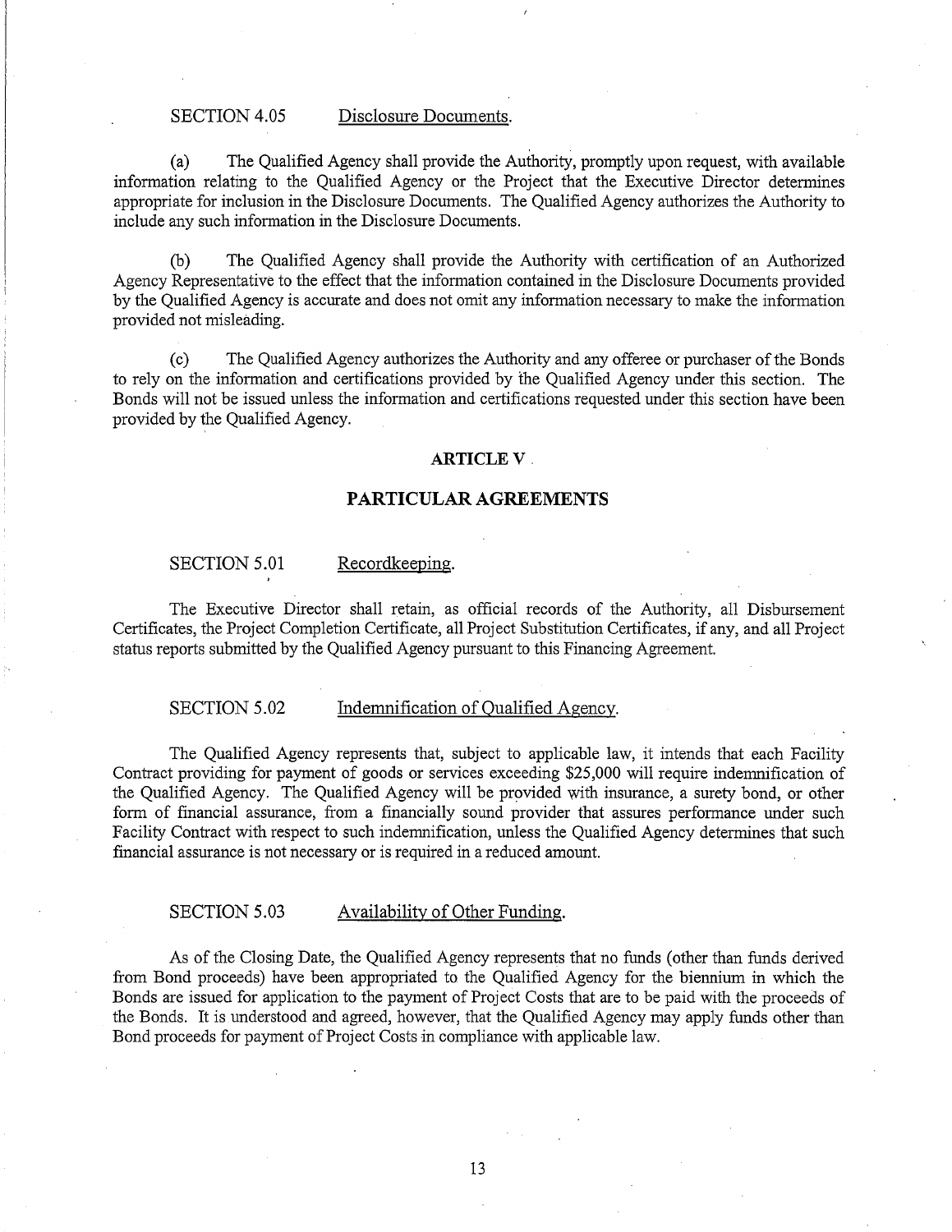## SECTION 5.04 Real Property.

The Qualified Agency represents that, subject to applicable law, it does not intend to acquire real property at a purchase price in excess of \$25,000 unless:

(1) such property is suitable for the Qualified Agency's intended use and has no defect or condition (including, without limitation, pollution or hazardous waste defects) that would jeopardize such use; or

(2) the Qualified Agency determines that, notwithstanding such nonsuitability, defect, or condition (as applicable), such acquisition is appropriate.

#### SECTION 5.05 Title Insurance.

The Qualified Agency represents that, subject to applicable law, it does not intend to acquire any real property at a purchase price in excess of \$25,000 unless:

(1) the Qualified Agency's title to such property is insured by title insurance in an amount not less than the purchase price paid by the Qualified Agency, subject to standard printed exceptions, with only those changes thereto normally required by a prudent purchaser; or

(2) the Qualified Agency determines that the acquisition of such real property without such title insurance is appropriate.

SECTION 5.06 Project Design.

The Qualified Agency represents that the Project has been (or will be) designed to satisfy all of the purposes that the Qualified Agency intends the Project to serve, and that the Qualified Agency has used (or will use) all reasonable efforts to design the Project so that the Project will be provided, and can be operated, at such reasonable cost as is consistent with applicable legal requirements and the sound business judgment of the Qualified Agency.

#### **ARTICLE VI**

#### **MISCELLANEOUS PROVISIONS**

#### SECTION 6.01 Term of Agreement.

This Financing Agreement shall take effect upon its delivery by the parties hereto and shall remain in effect until the Bonds have been fully paid or until no more periodic status reports are required from the Qualified Agency under this Financing Agreement, whichever is the later to occur.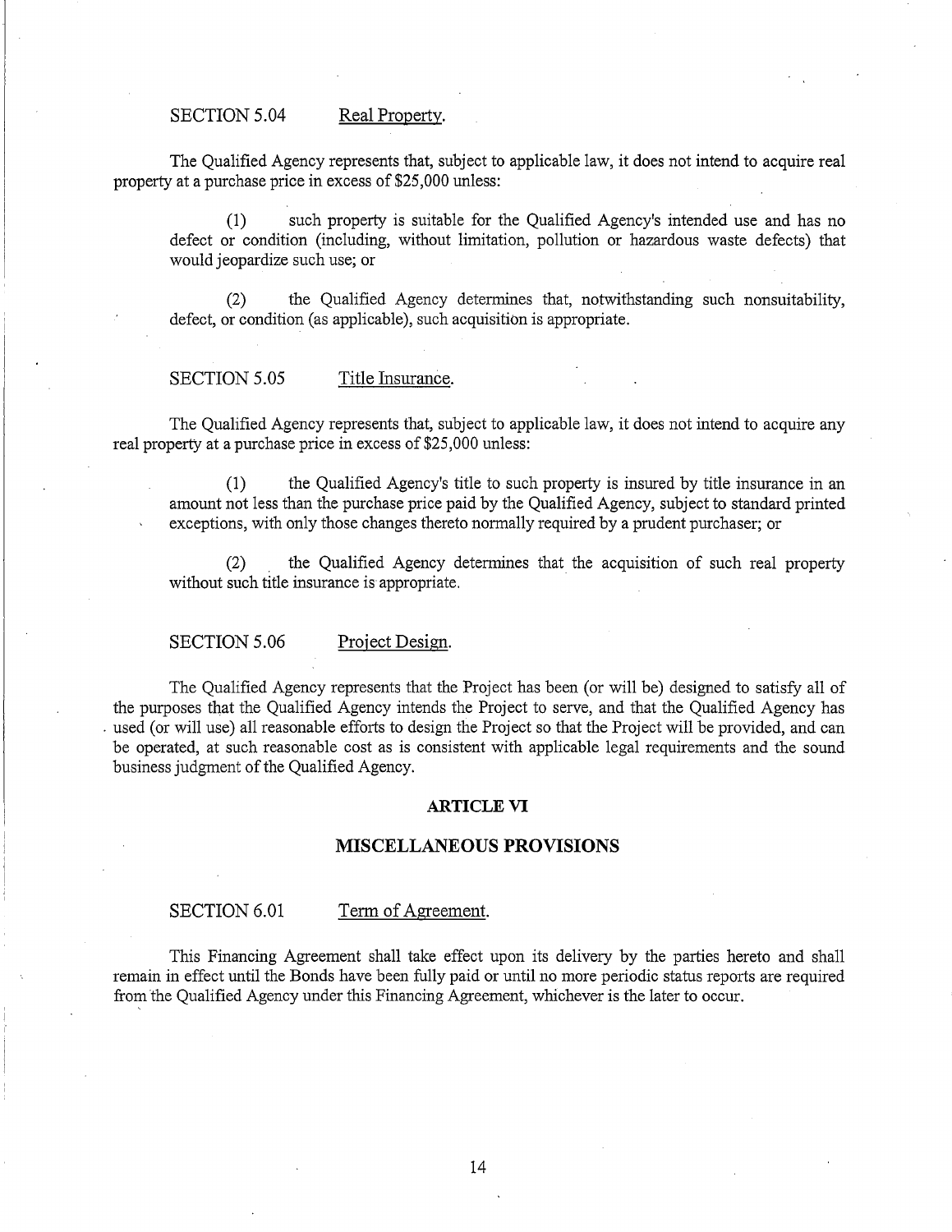### SECTION 6.02 Amendment.

The Authority and the Qualified Agency, by mutual agreement, may amend this Financing Agreement if, before the amendment takes effect:

(1) the Qualified Agency obtains an opinion of its legal counsel to the effect that such amendment is permitted under the Agency Act and other law governing the Qualified Agency; and

(2) either of the following requirements is satisfied:

(A) the Authority obtains an opinion of Bond Counsel to the effect that such amendment will not constitute an Event of Taxability, violate the Authorizing Law or the Resolution, or adversely affect the rights of the Bond Owners thereunder, or

(B) the Bond Owners of at least a majority in aggregate principal amount of the outstanding Bonds affected by such amendment consent thereto.

#### SECTION 6.03 Notices and Other Communications.

(a) Notices, certificates, approvals, and other communications under this Financing Agreement shall be in writing and delivered by United States mail, postage paid, by telex, telegram, or other electronic transmission, or by express or personal delivery, addressed as follows:

(1) if to the Qualified Agency:

Texas Youth Commission P.O. Box 4260 Austin, Texas 78765

Attention:. Director of Finance

(2) if to the Authority:

Texas Public Finance Authority 300 West 15th Street Suite 411 Austin, Texas 78701

Attention: Executive Director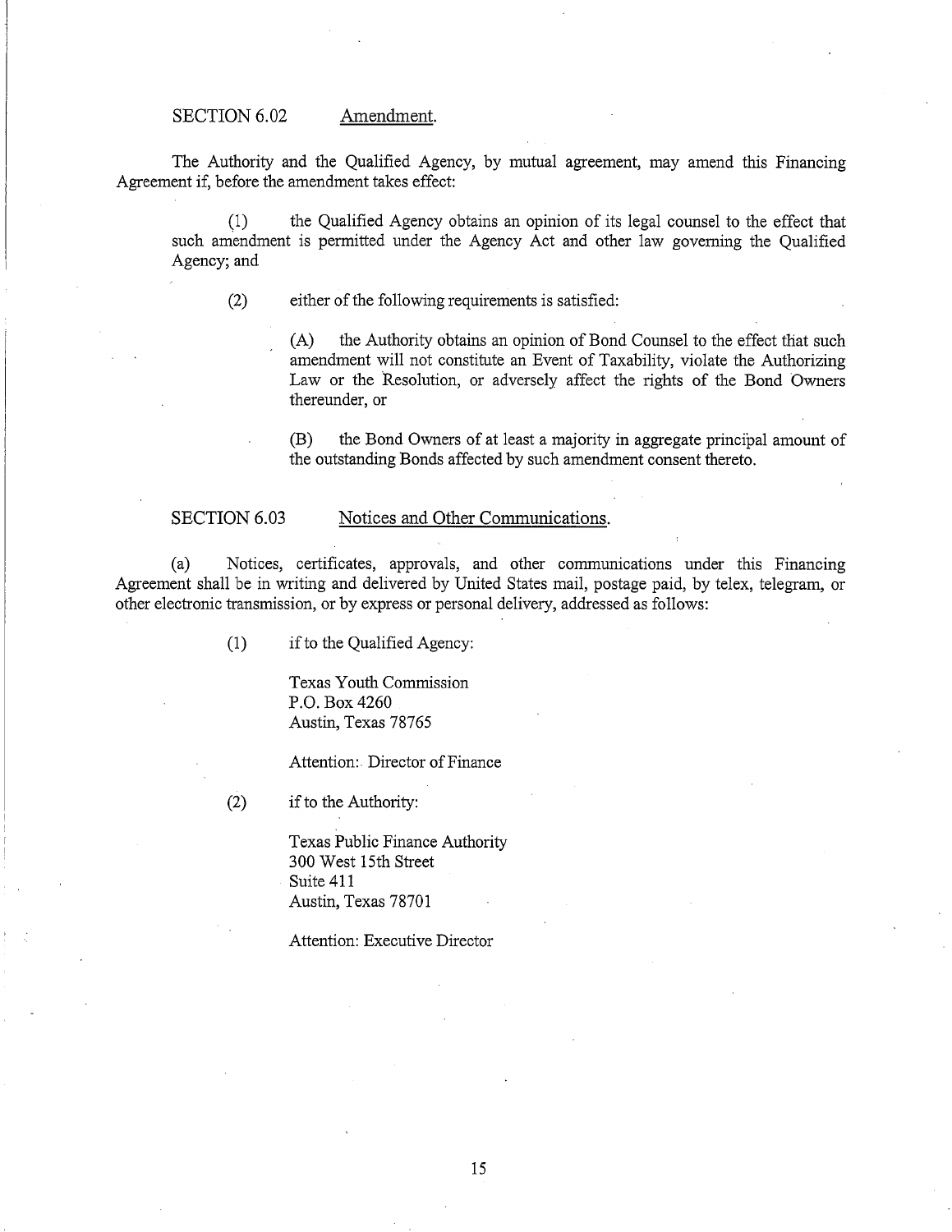(3) ifto the Comptroller:

Comptroller of Public Accounts of the State of Texas  $208$  East  $10<sup>th</sup>$  Street Austin, Texas 78701

#### Attention: Chief Investment Officer

(b) Any such party may designate any additional or different address to which communications under this Financing Agreement shall be delivered by giving at least five days' advance notice thereof to the affected party.

(c) Any communication delivered by mail in compliance with this section is deemed to have been delivered as of the date of deposit in the mail.

(d) A provision of this Financing Agreement that provides for a different method of giving notice or otherwise conflicts with this section supersedes this section to the extent of the conflict.

SECTION 6.04 Exclusive Benefit.

This Financing Agreement shall inure to the exclusive benefit of and be binding on the Authority, the Qualified Agency, and their respective successors.

SECTION 6.05 Severability.

If any part of this Financing Agreement is ruled unenforceable by a court of competent jurisdiction, this Financing Agreement shall remain operable to the fullest extent possible under the application of such ruling.

SECTION 6.06 Conflict with Memorandum.

In the event of a conflict between this Financing Agreement and the Memorandum, this Financing Agreement shall supersede the Memorandum to the extent of the conflict.

SECTION 6.07 Counterparts.

This Financing Agreement may be executed in multiple counterparts, each of which shall be an original and all of which shall constitute one and the same document.

SECTION 6.08 Governing Law.

This Financing Agreement shall be governed by and construed in accordance with the laws of the State of Texas.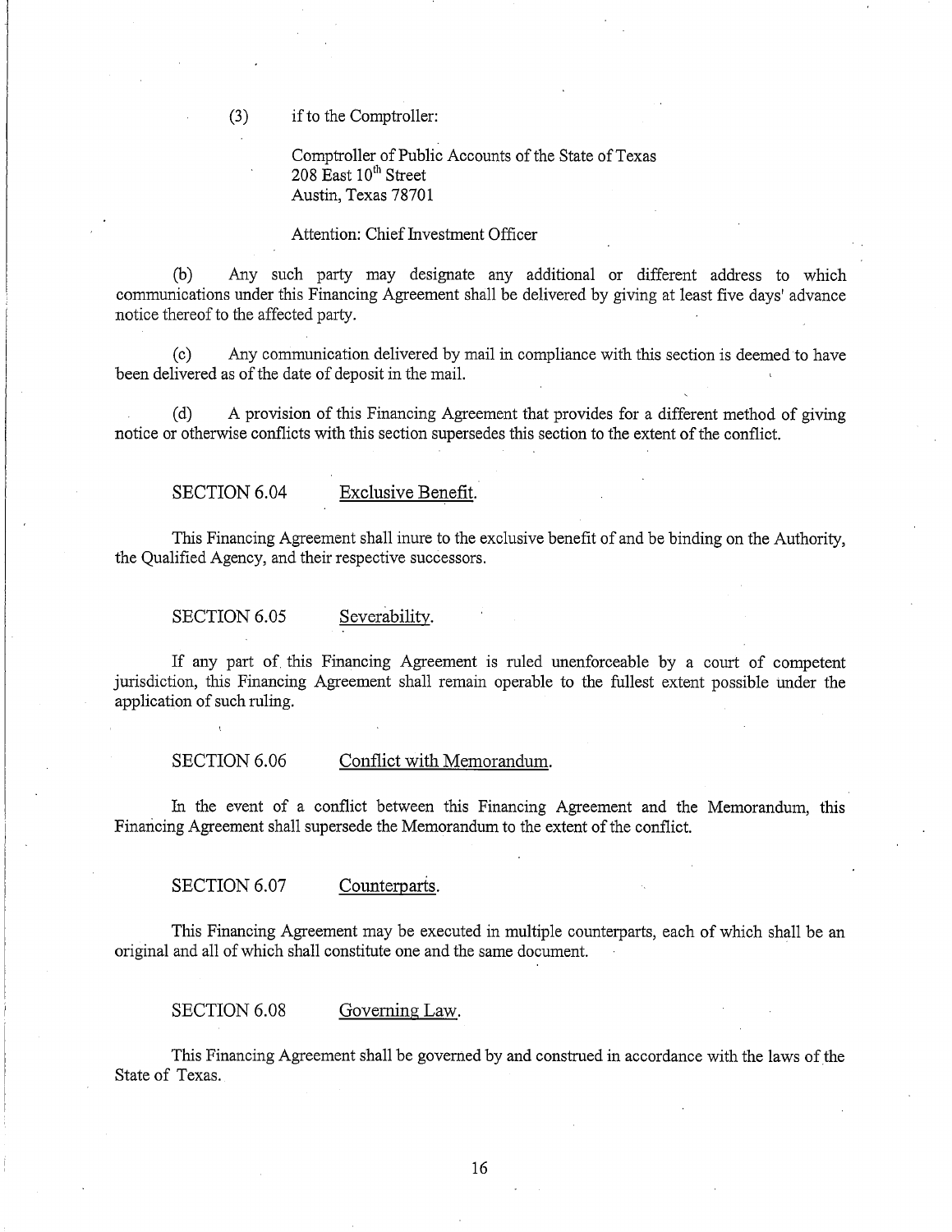IN WITNESS WHEREOF, the parties have caused this Financing Agreement to be executed by their respective duly authorized officers as of the date first above written.·

## TEXAS PUBLIC FINANCE AUTHORITY

 $By:$  Kinully  $K$  Edward

TEXAS YOUTH COMMISSION

By: Colin McKeever

Chief Financial Officer

Approved as to Form: n Stewart KYC Legal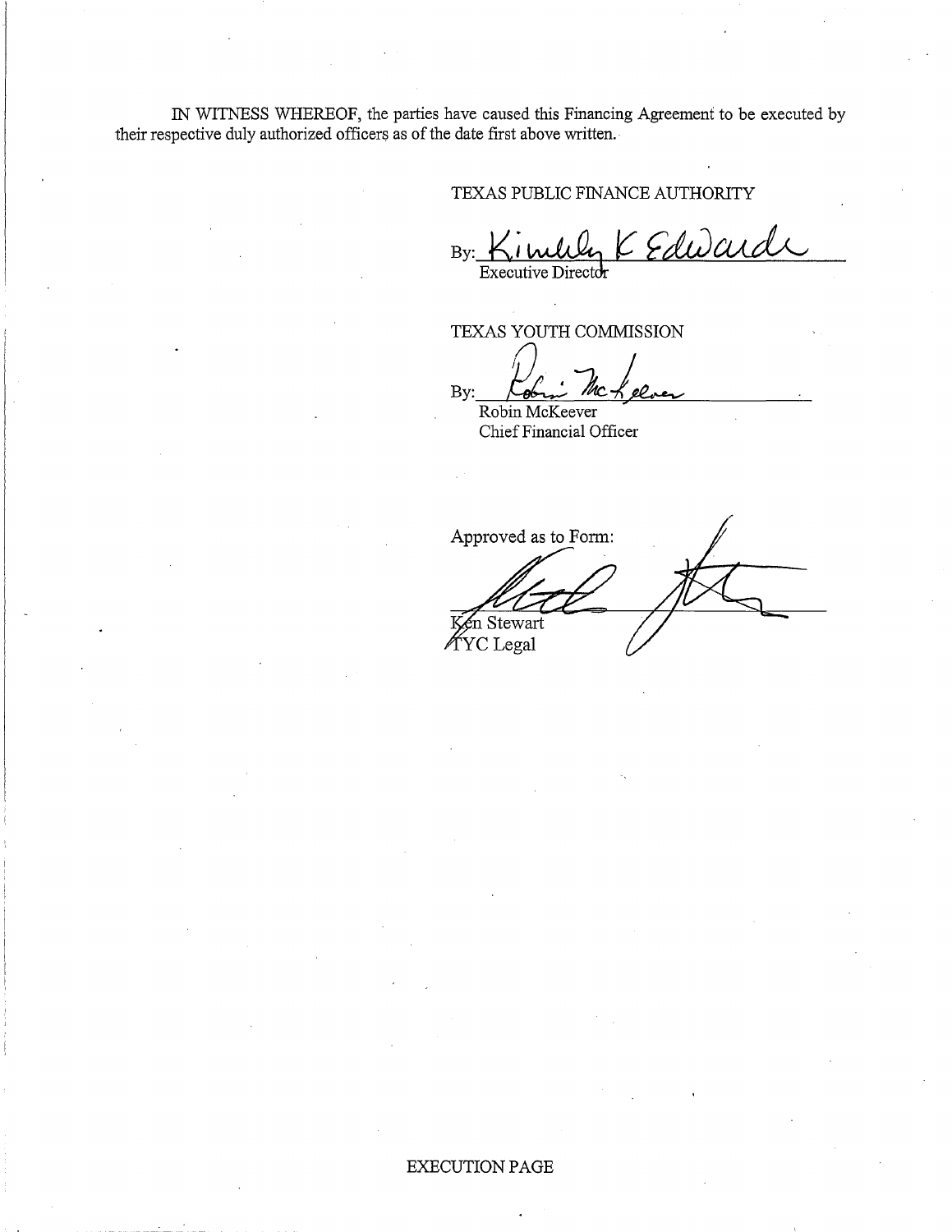# EXHIBIT A TO THE FINANCING AGREEMENT

| PROJECT COMPONENTS            | <b>ESTIMATED COST</b> | <b>ESTIMATED USEFUL</b> |
|-------------------------------|-----------------------|-------------------------|
|                               |                       | <b>LIFE</b>             |
|                               |                       |                         |
|                               |                       |                         |
| Repair and rehabilitation of  |                       |                         |
| existing facilities           |                       |                         |
|                               |                       |                         |
| Utility, Road and Site Work   | \$1,290,000           | 25 years                |
|                               |                       |                         |
| Roof Repairs and Replacements | \$1,600,000           | 25 years                |
| Rehabilitate Buildings and    | \$6,926,007           | 25 years                |
| Systems                       |                       |                         |
| SubTotal                      | \$9,816,016           |                         |
|                               |                       |                         |
|                               |                       |                         |
| Remodel existing dormitories  | \$20,000,000          | 25 years                |
|                               |                       |                         |
| Total                         | \$29,816,016          |                         |
|                               |                       |                         |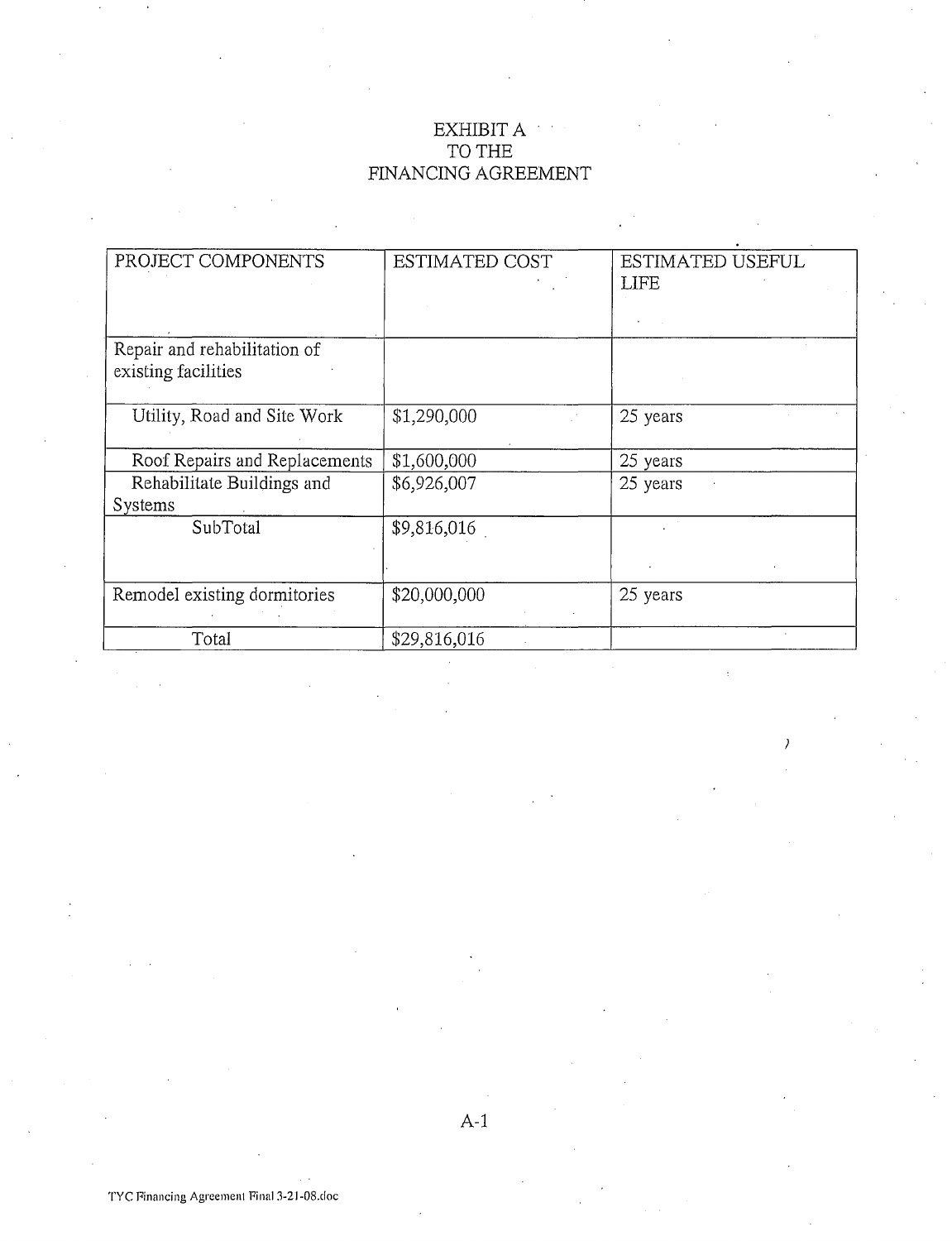## EXHIBIT B TO THE FINANCING AGREEMENT

| Expenditure Period | Estimated        |
|--------------------|------------------|
|                    | Expenditure Each |
|                    | $Period \cdot$   |
| Mar 2008           | \$40,000         |
| Apr 2008           | \$70,000         |
| May 2008           | \$742,266        |
| Jun 2008           | \$854,702        |
| Jul 2008           | \$873,413        |
| Aug 2008           | \$892,124        |
| Sep 2008           | \$910,836        |
| Oct 2008           | \$892,124        |
| Nov 2008           | \$873,413        |
| Dec 2008           | \$854,698        |
| Jan 2009           | \$1,612,617      |
| Feb 2009           | \$1,729,296      |
| Mar 2009           | \$1,845,976      |
| Apr 2009           | \$1,942,551      |
| May 2009           | \$1,496,458      |
| Jun 2009           | \$1,557,005      |
| Jul 2009           | \$1,591,960      |
| Aug 2009           | \$1,591,124      |
| Sep 2009           | \$1,590,291      |
| Oct 2009           | \$1,557,005      |
| Nov 2009           | \$1,472,536      |
| Dec 2009           | \$1,261,097      |
| Jan 2010           | \$707,593        |
| Feb 2010           | \$666,326        |
| Mar 2010           | \$419,107        |
| Apr 2010           | \$466,806        |
| May 2010           | \$474,150        |
| Jun 2010           | \$326,360        |
| Jul 2010           | \$282,325        |
| Aug 2010           | \$221,857        |

Total

29,816,016

B-1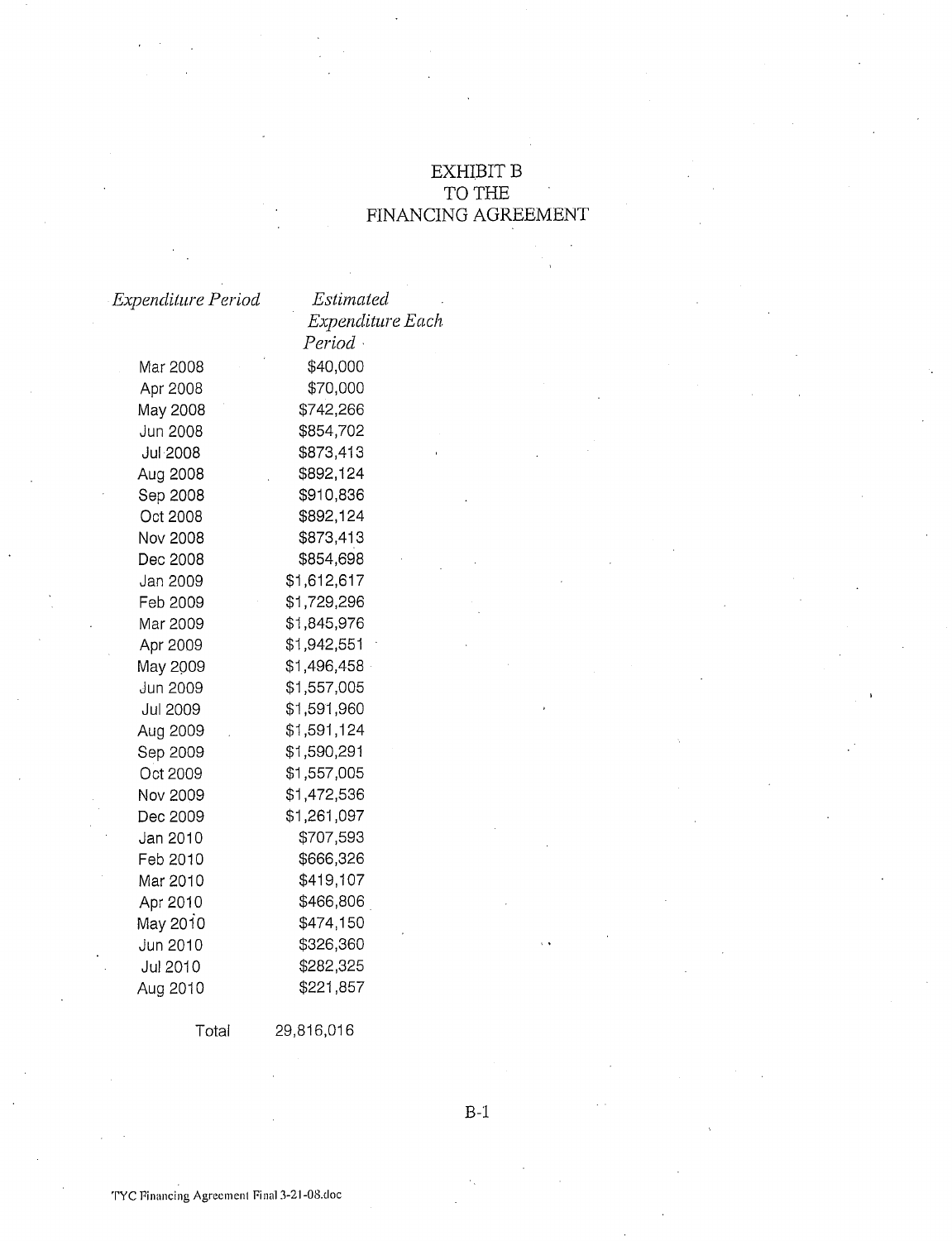## EXHIBIT C TO THE FINANCING AGREEMENT

## Governmental Project Approvals

As of the Closing Date, the following licenses, permits, and other governmental approvals necessary to complete the Project have not been obtained (Describe each such approval (e.g., utility easement), stating for each (1) the identity of the Project facility (or facilities) for which such approval is required, (2) the primary requirements necessary to obtain such approval, and (3) the date that such approval is expected to be obtained):

None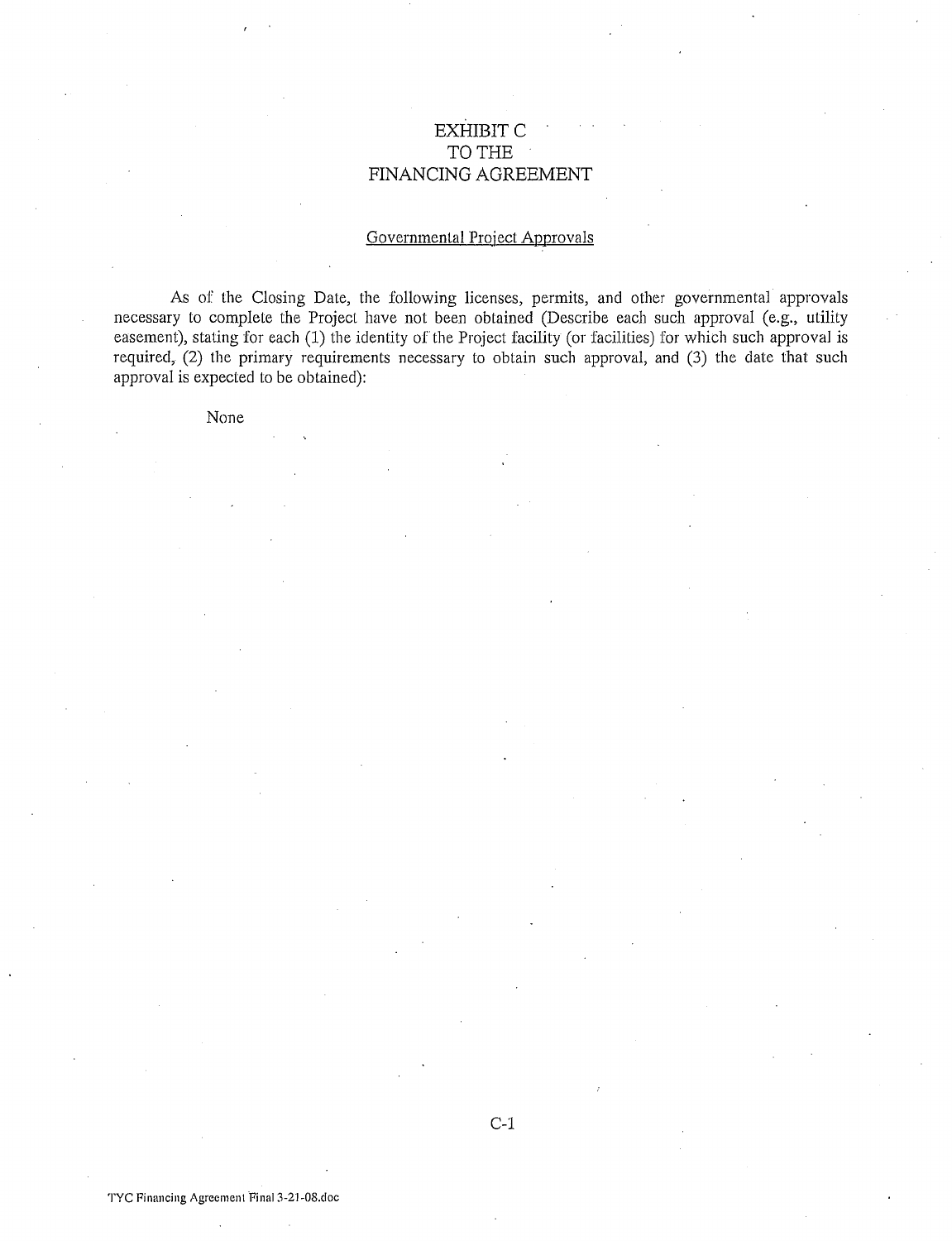## EXHIBIT D TO THE FINANCING AGREEMENT

#### Form of Disbursement Certificate

## DISBURSEMENT CERTIFICATE

The undersigned hereby certifies, on behalf of the Texas Youth Commission (the "Qualified Agency"), as follows:

(a) The capitalized terms in this Certificate that are not herein defined shall have the meanings defined in the Financing Agreement, dated as of March 27, 2008, between the Qualified Agency and the Texas Public Finance Authority.

(b) The Qualified Agency (Agency No. 694) requests disbursement from the Project Fund to pay Project Costs in the aggregate amount of \$\_\_\_\_\_\_\_\_. The aggregate of all disbursements (including this disbursement) from the Project Fund requested by the Qualified Agency to date is \$ \_\_\_ \_

(c) Except as previously disclosed in writing to the Executive Director, the Qualified Agency is not in breach of any representation, warranty, or agreement in the Financing Agreement.

(d) The Qualified Agency reasonably expects to submit payment vouchers, in the aggregate amount of the disbursements requested by this Certificate, for the payment of the Project Costs for which disbursement is requested.

(e) For each item of Project Costs for which a disbursement of funds is requested, state the following information [attach separate sheet if necessary]:

| Program<br>Cost<br>Account | Appropriated<br>Fund No.<br>(D22 Profile) | Agency Fund<br>No.<br>(D23 Profile) | Agency<br>General<br>Ledger<br>Account | ' Appropriation<br>Year | Amount of<br>Disbursement | Project<br>Identification |
|----------------------------|-------------------------------------------|-------------------------------------|----------------------------------------|-------------------------|---------------------------|---------------------------|
|                            |                                           |                                     |                                        |                         |                           |                           |

IN WITNESS WHEREOF, the undersigned executes this Certificate on the date shown below.

By: \_\_\_\_\_\_\_\_\_\_\_\_ \_

Authorized Agency Representative

Date: \_\_\_\_\_\_\_\_\_\_\_\_\_ \_

D-1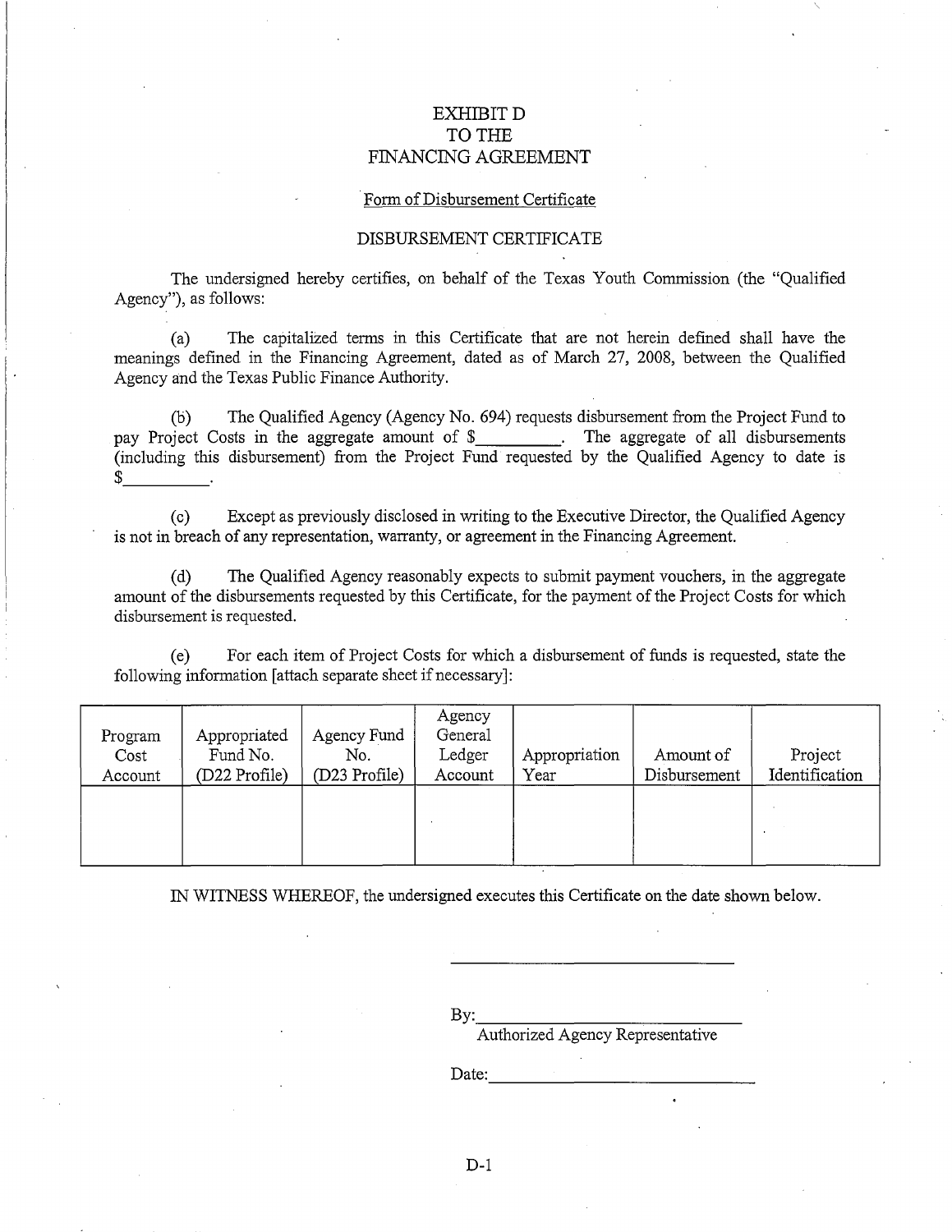## EXHIBIT E TO THE FINANCING AGREEMENT

### Monthly Status Report Information

The monthly status report prepared by the Qualified Agency pursuant to this Financing Agreement shall contain the following information with respect to the Project:

- (1) identity of the Project Components (name, ID no., etc.) and the original date on which such Project Components were first financed hereunder;
- (2) fund number(s);
- (3) the budget amount for the Project Components (including adjustments, if any);
- (4) description of work category;
- (5) amount expended for reporting month;
- ( 6) total amount expended to date;
- (7) amount encumbered;
- (8) available balance;
- (9) percent work complete;
- (10) percent funds expended; and
- (11) narrative identifying any problems (including, without limitation, delays and cost overruns) and indicating whether such problems will substantially alter the work schedule or costs.
- (12) identify any use of the Project or facilities by any Person other than a state or local governmental unit.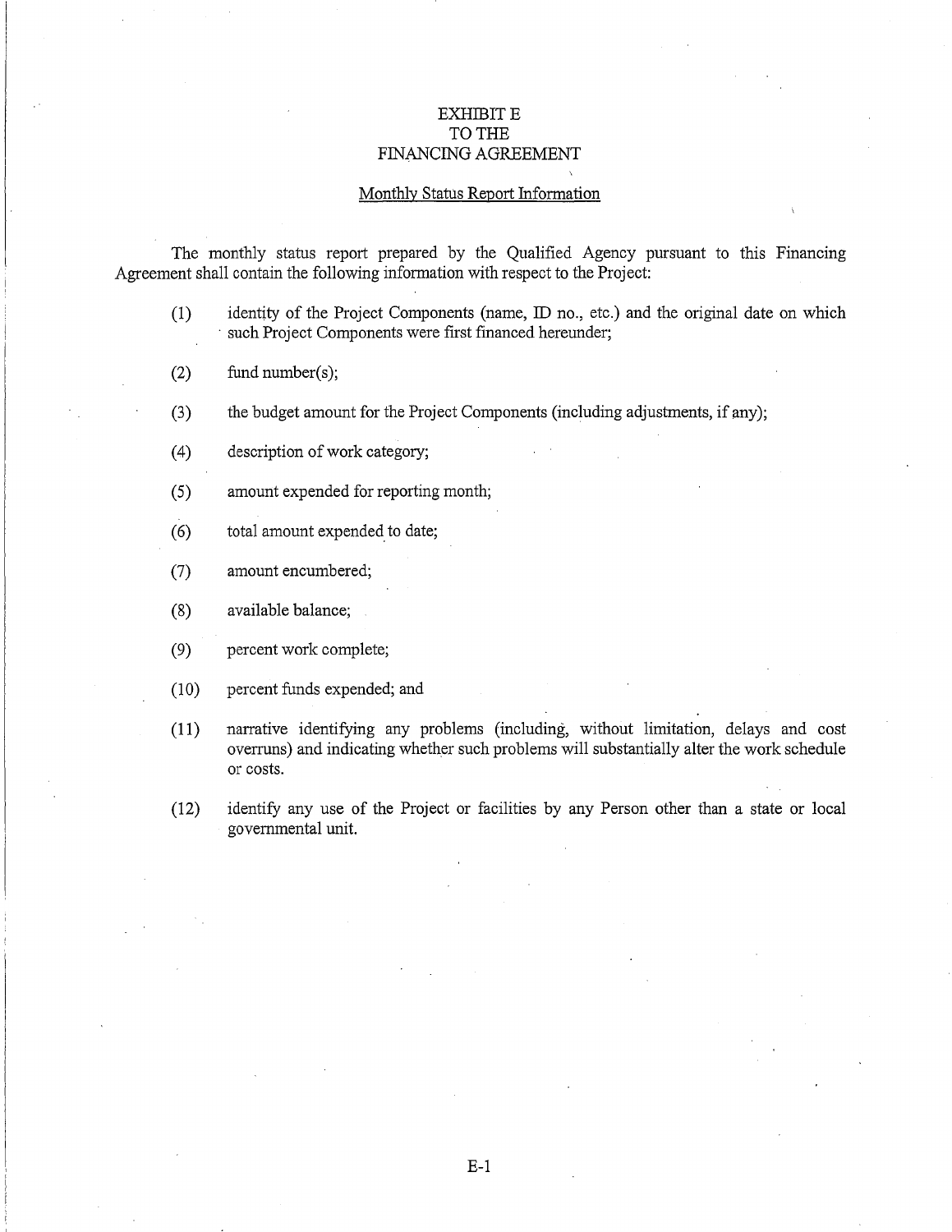## EXHIBIT F TO THE FINANCING AGREEMENT

#### Form of'Project Completion Certificate

## PROJECT COMPLETION CERTIFICATE

The undersigned hereby certifies, on behalf of the Texas Youth Commission (the "Qualified Agency"), as follows:

(a) The capitalized terms in this Certificate that are not herein defined shall have the meanings defined in the Financing Agreement, dated as of March 27, 2008, between the Qualified Agency and the Texas Public Finance Authority.

(b) The Project was completed on (or no further proceeds of the Bonds are to be expended for Project Costs as of) *[insert date].* 

(c) Except for\$ (the "Retainage"), all Project costs that have been incurred have been paid, and no further disbursements from the Project Fund for the payment of Project Costs will be necessary.

(d) The Retainage is sufficient to pay all claims ( 1) for the payment of any Project Costs that are not presently due, and (2) for the payment of any Project Costs the liability for which is being contested or disputed by the Qualified Agency.

. IN WITNESS WHEREOF, the undersigned executes this Certificate on the date shown below.

Texas Youth Commission

By: \_\_\_\_\_\_\_\_\_\_\_\_ \_

Authorized Agency Representative

Date:  $\Box$